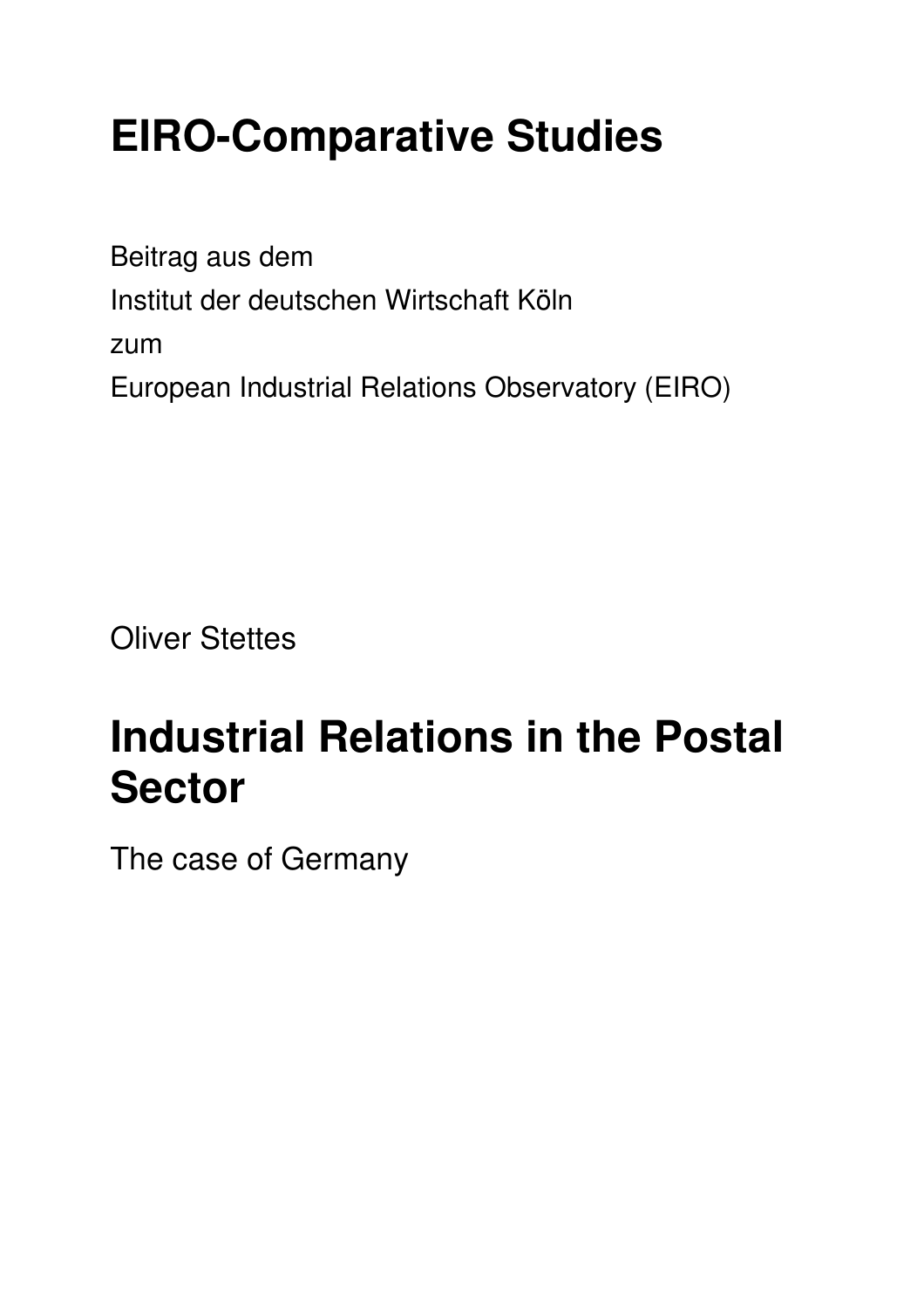### **Content**

- **1 Background**
- **2 The postal sector in general: basic data and trends**
- **3 The mail service sector: structure and change**
- **4 Industrial relations in the mail service sector**
- **5 Selective references**
- **6 Annex Information Update 09.07.2007**  Fears of wage dumping in postal industry not justified
- **7 Annex Information Update 21.12.2007**  Unions push for minimum wage in the postal sector
- **8 Annex Questionaire**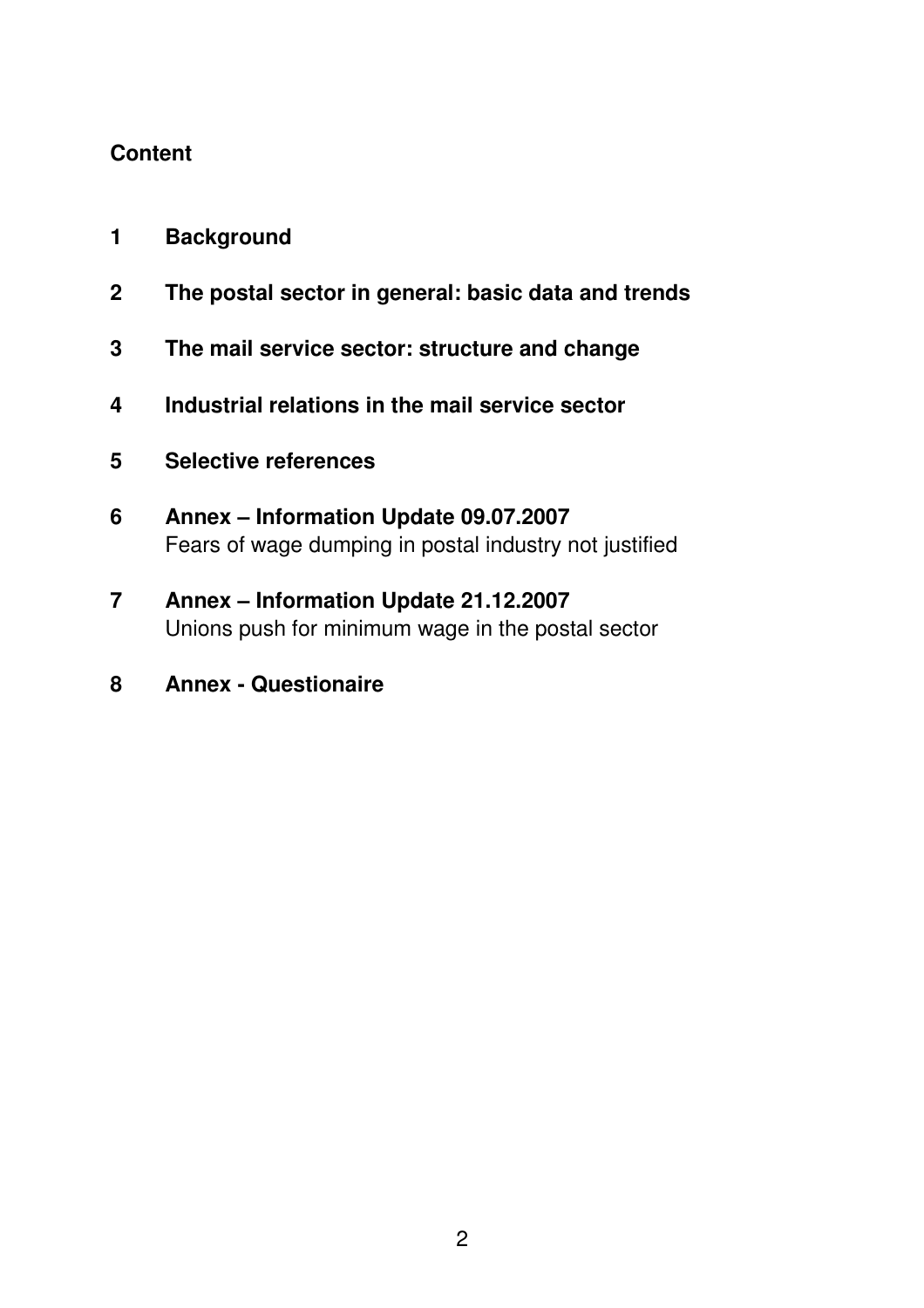### **Abstract**

The liberalisation process and the growing number of companies entering into the postal market have slowed the decline of sectoral employment that could have been expected as a result of technical progress and structural change. Moreover, industrial relations are highly decentralised.

# **1 Background**

The objective of this comparative study is to investigate the structure and main features of industrial relations in the postal sector in Europe, with a particular emphasis on the challenges faced by social partners in front of the liberalisation and privatisation processes affecting core postal activities.

The postal sector– together with energy and telecommunications – is one of those sectors providing services of general interest (SGI) of an economic nature. In the European Union post offices have always been noted for providing crucial service to the more isolated districts and more disadvantaged people in society. Until recently, in all member States, with few exceptions, the service used to be provided by a single public sector operator, which enjoyed a monopoly over the crucial postal activities, thus assuring a universal service.

Over the last two decades, however, the organisation and delivery of postal services have undergone considerable change, as a result of both new consumer demands and the restrictions imposed on public expenditure by a new economic and political environment. Change, which was largely facilitated by technological innovation, led first to a certain degree of liberalisation in relation to some aspects of the delivery of postal services. Thus an increasing number of private providers were able to emerge and secure a significant share of the high value-added services market not covered by the post office monopoly. At the same time, post offices expanded considerably the range of their activities, which currently may include financial, insurance as well as other services along with the more traditional postal ones. At present the postal sector is characterised by a varying presence of both public and private operators, providing a broad range of services and products.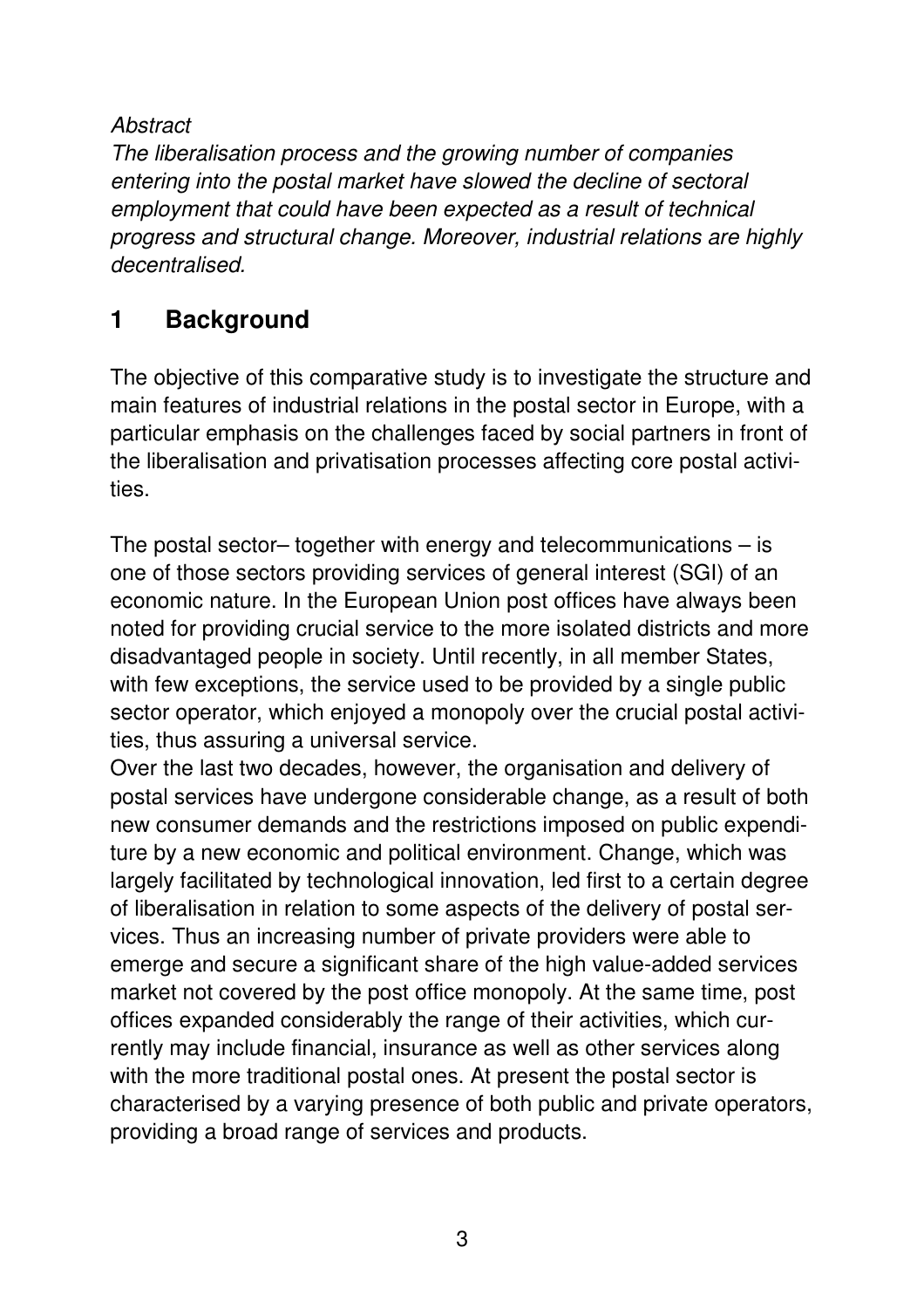Since the late 90s, after the enactment of the December 1997 EU Directive on postal services, an extensive process of corporate restructuring – and sometimes of privatisation – was initiated by the national postal companies. It aimed at removing barriers to change and better achieving the goals of increased efficiency, augmented productivity and cost containment necessary to survive and consolidate in a more competitive environment. To be noted is that the European Directive, in view of the crucial social functions performed traditionally by post offices, required all Member States to guarantee a universal postal service covering at least the collection, classification, transport and distribution of postal items of up to two kilos and parcels of up to 10 kilos, as well as registered mail and insured-value mail. However, it allowed Member States to reserve specific parts of domestic, urgent or ordinary correspondence, as well as other mail services, for commercial operators if considered necessary for the efficient operation of the service. In other terms, it called for the substantial retention of a strong universal postal service, within the context of liberalisation.

Changes which occurred included the structural reorganisation and legal transformation of previously state-owned postal companies; the closure of unprofitable branches and transfer of their activities to subcontractors; the reduction in the number of post offices, sometimes replaced by post counters situated in local businesses already providing some other service; a massive process of application of new technologies to post offices and sorting centres. The impact – both quantitative and qualitative – on employment was substantial, with a considerable number of jobs lost, and considerable changes in terms and conditions of employment. Significantly, in response to the new challenges, the EU-level social partners in postal services signed in October 1998 a framework agreement on the promotion of employment in the sector, aiming to improve working conditions, enhance consultative arrangements and ensure that employees are able to adapt to technological developments. More recently, in November 2005, the Universal Postal Union – a United Nations specialised agency acting as a forum for cooperation between postal services – and Union Network International – a global union with 2.5 million members employed in the postal sector – signed a cooperation agreement aimed at promoting social dialogue between the two organisations**.** More specifically, they made a commitment to establish joint ac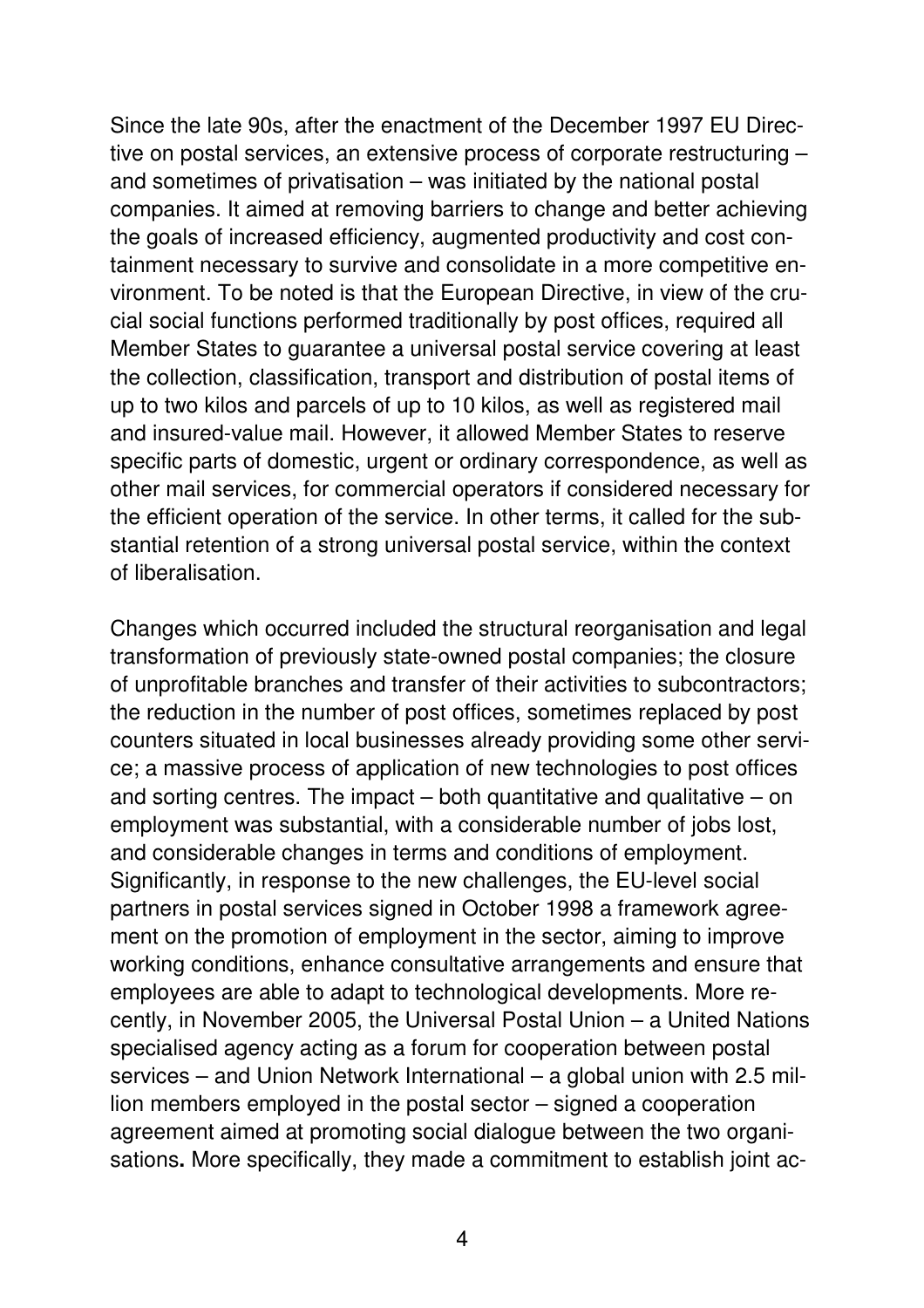tions that focus on the employment impact of developments in the postal sector, with particular attention to health and safety of workers and the improvement and development of the skills of postal workers.

On the other hand, new concern arose among most trade unions representing postal workers in Europe when a draft Directive– known as the 'Bolkestein Directive' after the name of the Internal Market Commissioner who submitted the proposal – was proposed in 2004. The draft directive, which covers also services of general interest if they are of an economic nature, as is the case of postal services, aimed at removing legal and administrative barriers to the development of a free market for services in the EU; but it met with strong opposition by the majority of the trade unions fearing that it would lead to social dumping.

One may conclude that developments in the postal services sector reveal a mixed picture in rapid evolution, characterised by a search for cooperation and social dialogue between the social partners and by the enhancement of competition between the service providers.

# **2 The postal sector in general: basic data and trends**

With respect to the postal sector in its more general and inclusive definition (that is including any kind of services provided by postal operators, such as financial or insurance services), reliable and comparable data are only available on distinct demarcations of industries according to the NACE classification scheme. Information on NACE 64.1 is presented in sections 3 and 4.

In 1989, the former Federal Postal Service (Deutsche Bundespost) was divided into three state-owned companies: postal services (Postdienst), telecommunication services (Telekom), and financial services (Postbank). According to the Basic Law, or Constitution (Grundgesetz), the three companies were legally the public property to the Federal Administration (Bundesverwaltung); they were, however, independent in terms of day-to-day decision making. Despite this autonomy, they were still directly controlled by the former Ministry of Post and Telecommunications (Bundesministerium für Post und Telekommunikation, BMPT). In 1994, the Basic Law was amended to a sufficient degree to allow the privatisation of the three enterprises to go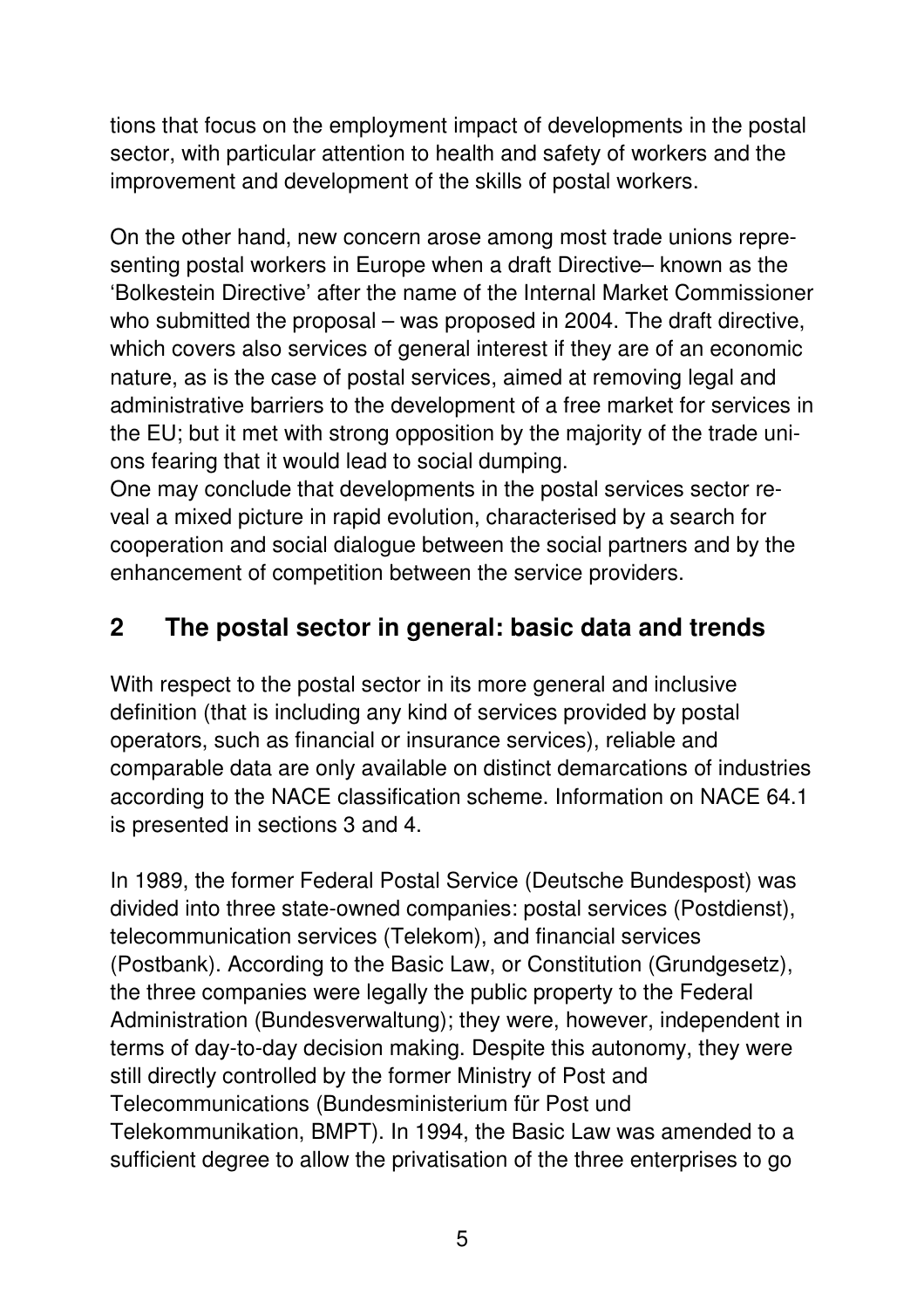ahead. On 1 January 1995, each of the three enterprises was transformed into a public limited company (Aktiengesellschaft). The majority of the stocks in these companies was held by the state. The privatisation allowed the companies to expand their activities into foreign markets. A specific paragraph was added to the Basic Law. It stipulates that the Federal Government has to guarantee the nation-wide provision of, and access to, postal and telecommunication services. In 1999, Deutsche Post, the successor of Postdienst, acquired those stocks that had been held by the Federal Government in the Postbank. Since 1998, Deutsche Post has acquired several other companies and is, today, the only shareholder in the Deutsche Post World Net holding company.

### **3 The mail service sector: structure and change**

The markets for the distribution of parcels and for transnational courier activities were liberalised when the Federal Postal Service was split into the three public companies in 1989. However, by law, the distribution of letters or written correspondences from one person to another had, since 1969, been exclusively provided by the Federal Postal Service (Briefmonopol). In principle, this monopoly privilege was passed to the Postdienst and then to Deutsche Post. This privilege came to an end when a new law on postal services came into effect in 1998 (Postgesetz). Since then, the distribution of post has been partly liberalised and has become, in principle, open to private operators. Nonetheless, Deutsche Post was temporarily granted a slightly modified monopoly privilege (Exklusivlizenz) that should reimburse the company for its expenditures on the pensions of retired federal civil servants who used to work for the Federal Postal Service. Deutsche Post was already released from this burden in 2000. The initial intention was to end the monopoly privilege on 31 December 2002; however, in 2001, it was prolonged. It will eventually expire on 31 December 2007. Contrary to its broad definition before 1998, the privilege was, in the beginning, restricted to post that did not exceed 200 grammes. This threshold has, since 1998, been lowered several times. At present, the monopoly privilege only extends to those items of post that are distributed within the national borders and that do not weigh more than 50 grammes. In addition, the privilege can be circumvented if the postal service of an entrant provides a higher quality standard than the 'general service'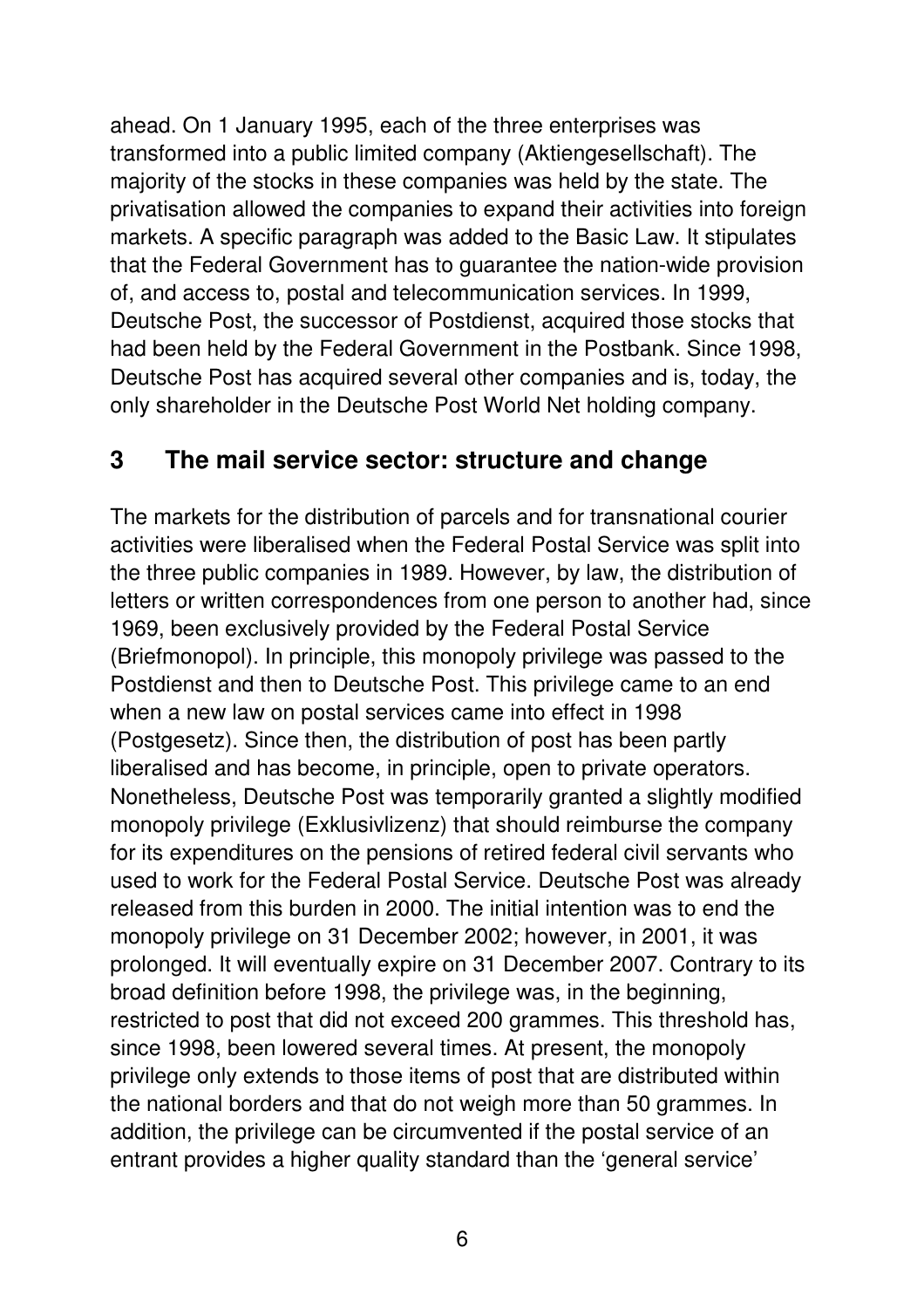(Universaldienst) provided by Deutsche Post; for instance, the monopoly does not apply to post that is delivered on the same day as it is collected. The standards and terms of the 'general service' are defined by the state.

Nonetheless, entry of private operators to the market of mail services for products that exceed the weight threshold has not been generally free since 1998. For mails up to 1,000 grammes, companies have had to apply for a licence at the Federal Network Agency for Electricity, Gas, Telecommunications, Post and Railway (Bundesnetzagentur). The application may be approved if the applicant can prove its capability of providing the service, does not jeopardise the public safety, and abides by the 'normal' working conditions that prevail in the licensed sector. 2. If and when the sector has been involved in restructuring processes (offices closures, automation, reorganisation of production, outsourcing and contracting out, etc.) since the 1980s and the main consequences of these processes on employment (redundancies, recourse to different kind of contracts, etc.) and on work organisation (changes in the skills levels required, training; recourse to functional flexibility, longer operating hours, shift work, etc.).

By law (Post-Universaldienstordnung, PUDLV), the delivery of the 'general service' involves the provision of, at least, 12,000 post offices across Germany of which, at least, 5,000 have to be run by employees of the holder of the monopoly privilege, that is by Deutsche Post, by 2008. From 1995 to September 2005, the number of post offices decreased from 16,971 to 12,685. The share of post offices owned by the monopoly holder dropped from 82% in 1995 to 44% in 2005. The PUDLV also stipulates the terms of the spatial allocation of post offices across Germany. Therefore, the closure of post offices by Deutsche Post has been concentrated in those regions where the company is not obliged to run post offices. In addition, Deutsche Post voluntary guarantees the provision of a sufficient number of post boxes across Germany. The Federal Network Agency, however, stated in its latest annual report that the quantitative criteria concerning the total number of post offices and the number of post offices owned by the provider of the 'general service' should be abolished. The agency argued that sufficient access to postal services across the nation – especially in rural areas – could be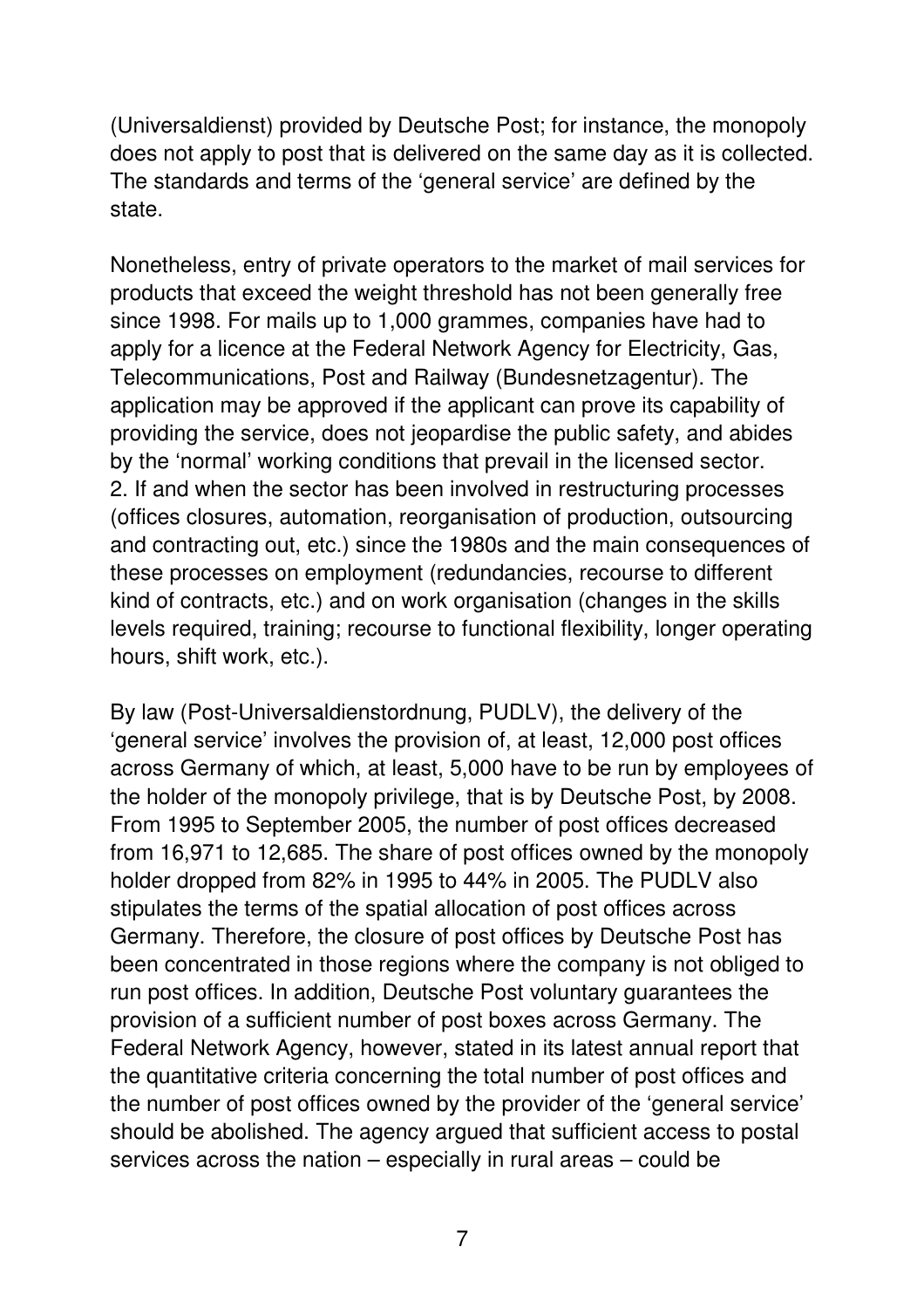guaranteed more effectively by modifying the legal terms that determine the geographic provision of services and that govern the running of the 'general service'.

According to the company register compiled by the Federal Statistical Office (Statistisches Bundesamt, Destatis), almost 9,500 companies were, in 2005, doing businesses in NACE section 64.1. These firms employed more than 209,000 employees who have to pay social-security contributions; these firms accounted for sales that amounted to  $\epsilon$  34 billion in 2005. Figures from Destatis differ considerably from those that have been provided by the Federal Network Agency, the Monopolies Commission (Monopolkommission), and the Federal Employment Agency (Bundesagentur für Arbeit, BA). In addition, detailed information has only been published for the licensed and monopolised area of the postal market.

In 2004, the total volume of sales in the market for postal services amounted to approximately  $\epsilon$  23 billion. The market is split into two sections. One section includes courier, express, and parcel services and is completely open to competition. Sales in this section were around  $\epsilon$  13 billion in 2004. The other section includes the provision of mail services for which companies have to acquire a licence and the provision of the 'general service' for which Deutsche Post has been granted the monopoly privilege. The sum of the sales in the licensed and privileged area was, in 2004,  $\epsilon$  10 billion (see Table 1). During the period of liberalisation, market entrants increased their market share. Nonetheless, Deutsche Post still dominates the market. Deutsche Post is expected to hold its dominant market position even when the mail sector is completely liberalised in 2008.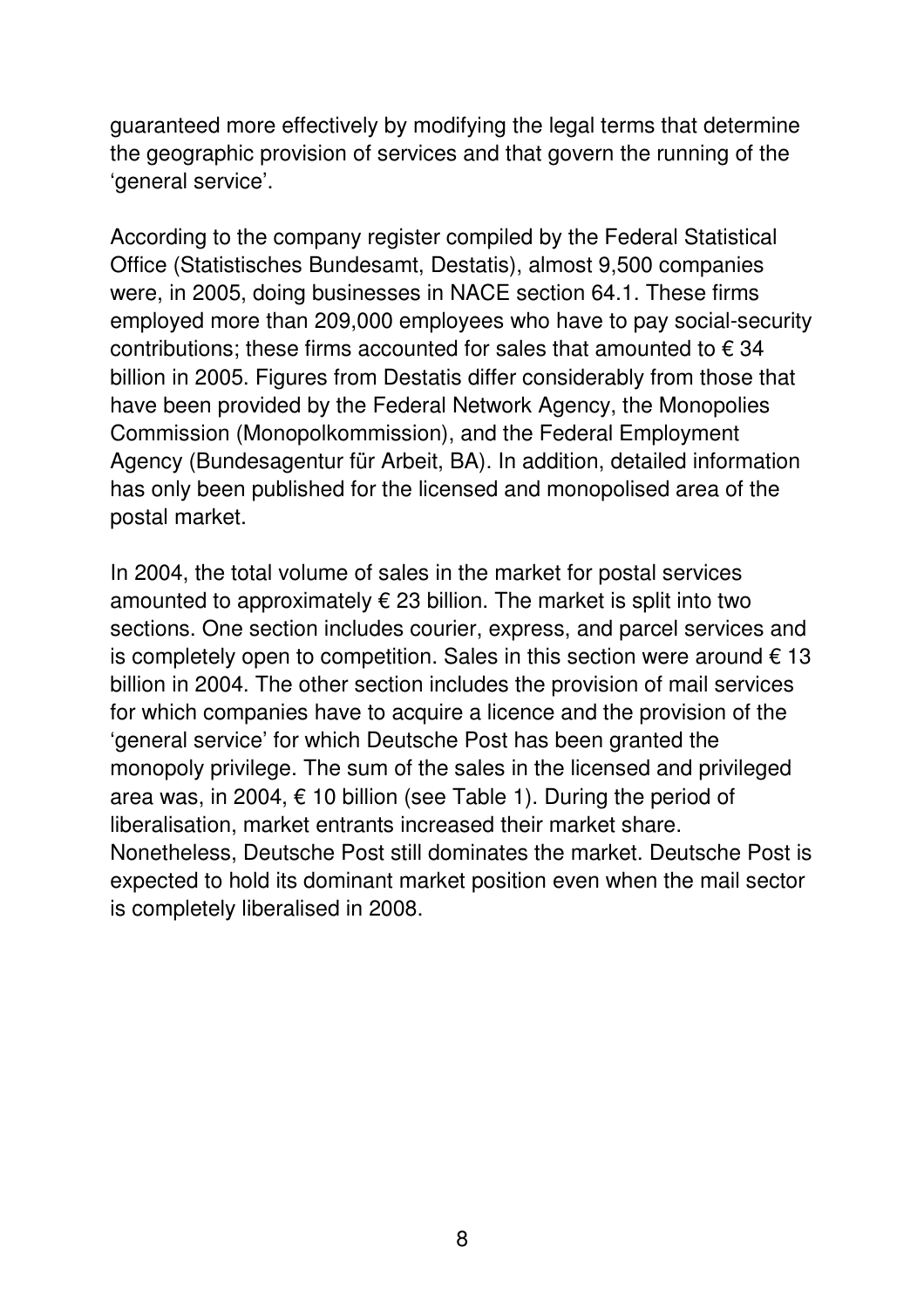**Table 1 – Sales and market share of licensed companies in the mail sector** Despite ongoing liberalisation, Deutsche Post AG still dominates the market.

|                       | <b>Total sales Total</b><br>(licensed<br>area and<br>'general<br>service') | sales in<br>the li-<br>censed<br> area(1) | <b>Total sales</b><br><b>of licensed</b><br>companies | <b>Market share</b><br>of licensed<br>companies(2) | <b>Market share</b><br>of licensed<br>companies(3) |
|-----------------------|----------------------------------------------------------------------------|-------------------------------------------|-------------------------------------------------------|----------------------------------------------------|----------------------------------------------------|
| 1999 (4)              | 10,021                                                                     | 2,200                                     | 126.9                                                 | 1.3%                                               | 5.8%                                               |
| 2000 (4)              | 10,802                                                                     | 2,300                                     | 173.7                                                 | 1.6%                                               | 7.6%                                               |
| 2001                  | 10,237                                                                     | 2,400                                     | 248.8                                                 | 2.4%                                               | 10.4%                                              |
| 2002                  | 10,200                                                                     | 2,400                                     | 305.5                                                 | $3.0\%$                                            | 12.7%                                              |
| 2003                  | 9,900                                                                      | 3,290                                     | 387.6                                                 | 3.9%                                               | 11.8%                                              |
| 2004                  | 10,000                                                                     | 3,450                                     | 531.5                                                 | 5.3%                                               | 15.3%                                              |
| 2005 (esti-<br>mated) | 10,200                                                                     | 4,200                                     | 707.5                                                 | 6.9%                                               | 16.8%                                              |

(1) Volume depends critically on the legally defined weight thresholds.

(2) in % of total sales in the licensed and monopolised ('general service') area

(3) in % of total sales in the licensed area

(4) converted from DM into  $\epsilon$ 

Sources: Bundesnetzagentur, Monopolkommission

From 1998 to 2005, 1,979 applications for a licence were approved by the Federal Network Agency. Around 81% of these licences have been granted for providing postal services of a higher quality standard than those offered by the 'general service'. Of those granted a licence, 625 have already left the market. About 450 holders do not exercise the rights that they have been granted. Therefore, only around 900 companies are actually providing postal services at present.

The ratio of granted licences to one million inhabitants (licence-density) is particularly high in eastern Germany. Generally speaking, a close link exists between regional density and the regional unemployment level. The higher the unemployment rate, the higher the ratio of approved applications per 1 million inhabitants.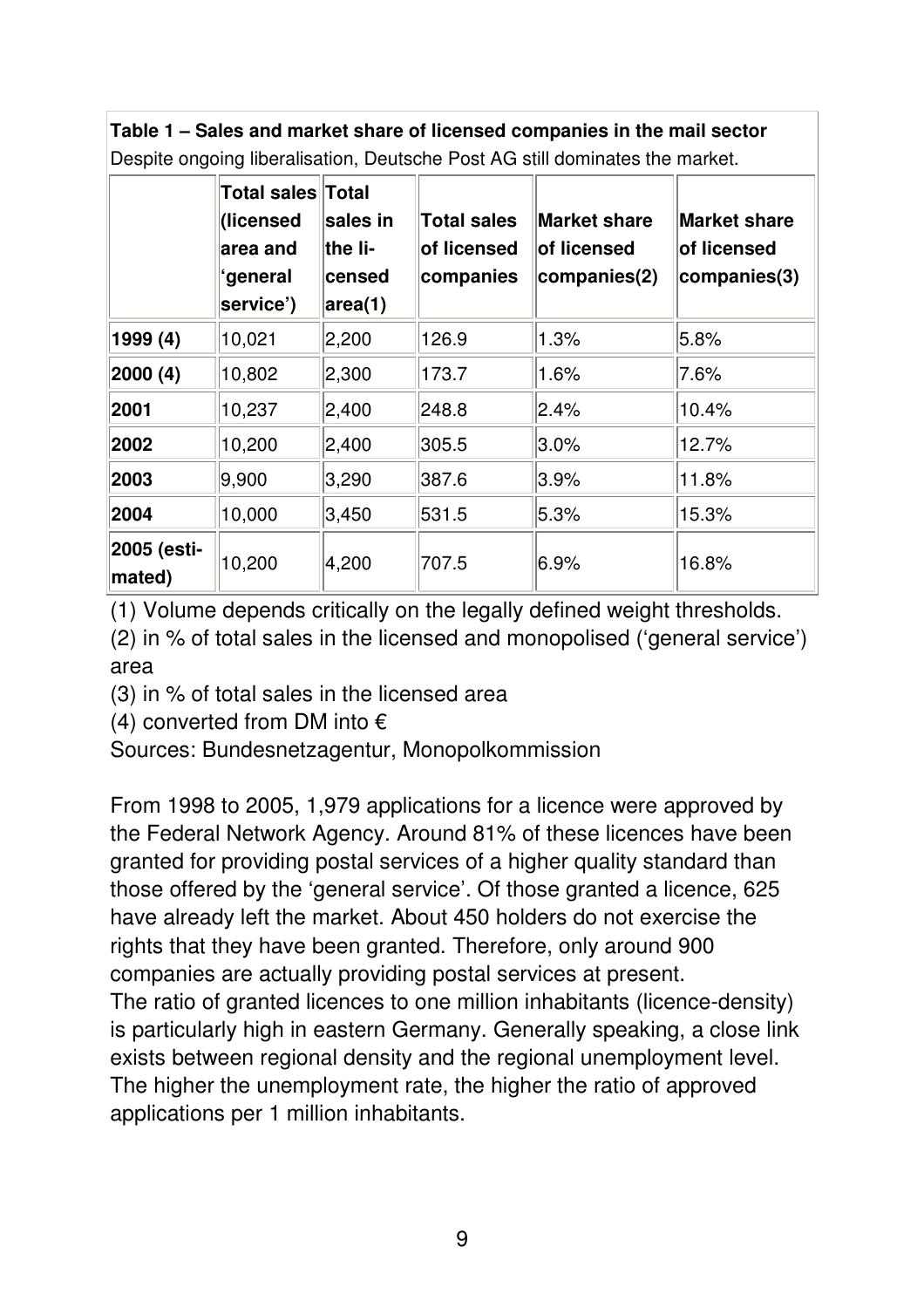According to an analysis of the market structure by the Federal Network Agency, most of companies that hold a licence are small and mediumsized enterprises (Table 2). Since 2000, the share of medium-sized companies – defined in terms of the classification scheme of the Institute for SME Research Bonn (Institut für Mittelstandsforschung Bonn, IfM) – has steadily risen. Though the weight thresholds have been successively reduced since 1998, the exploitation of economies of scale by the entrants has been restricted, as the monopoly privilege for the 'general service' still acts as a restraint on market volume for licence holders.

#### **Table 2 – Number of companies in the licensed area (without Deutsche Post) in various size classes - sales**

|         | Up to € 100,000 | € 100,001 to € 1,000,000 | More than $6,1,000,000$ |
|---------|-----------------|--------------------------|-------------------------|
| 1998    | 107             | 29                       | 10                      |
| 1999    | 337             | 73                       | 19                      |
| 2000    | 398             | 152                      | 19                      |
| 2001    | $ 412\rangle$   | 164                      | 35                      |
| 2002    | 431             | 181                      | 48                      |
| 2003    | 525             | 212                      | 62                      |
| 2004    | 619             | 228                      | 87                      |
| 2005(1) | 604             | 252                      | 109                     |

Share of medium-sized companies has increased.

(1) expected volume of sales

Source: Bundesnetzagentur

According to the BA's figures, the number of persons in NACE section 64.1 who have to pay social-security contributions for the various socialsecurity schemes is shown in Table 3. In addition, almost 60,000 federal civil servants who used to work for the former Federal Postal Service were, in 2005, employed in the postal sector according to information provided by Deutsche Post. Almost 3,000 of these civil servants were, in 2005, working in the service division and a further 5,000 persons have been assigned to the Postbank after the latter acquired 850 post offices from Deutsche Post in 2006. Naturally, the total number of civil servants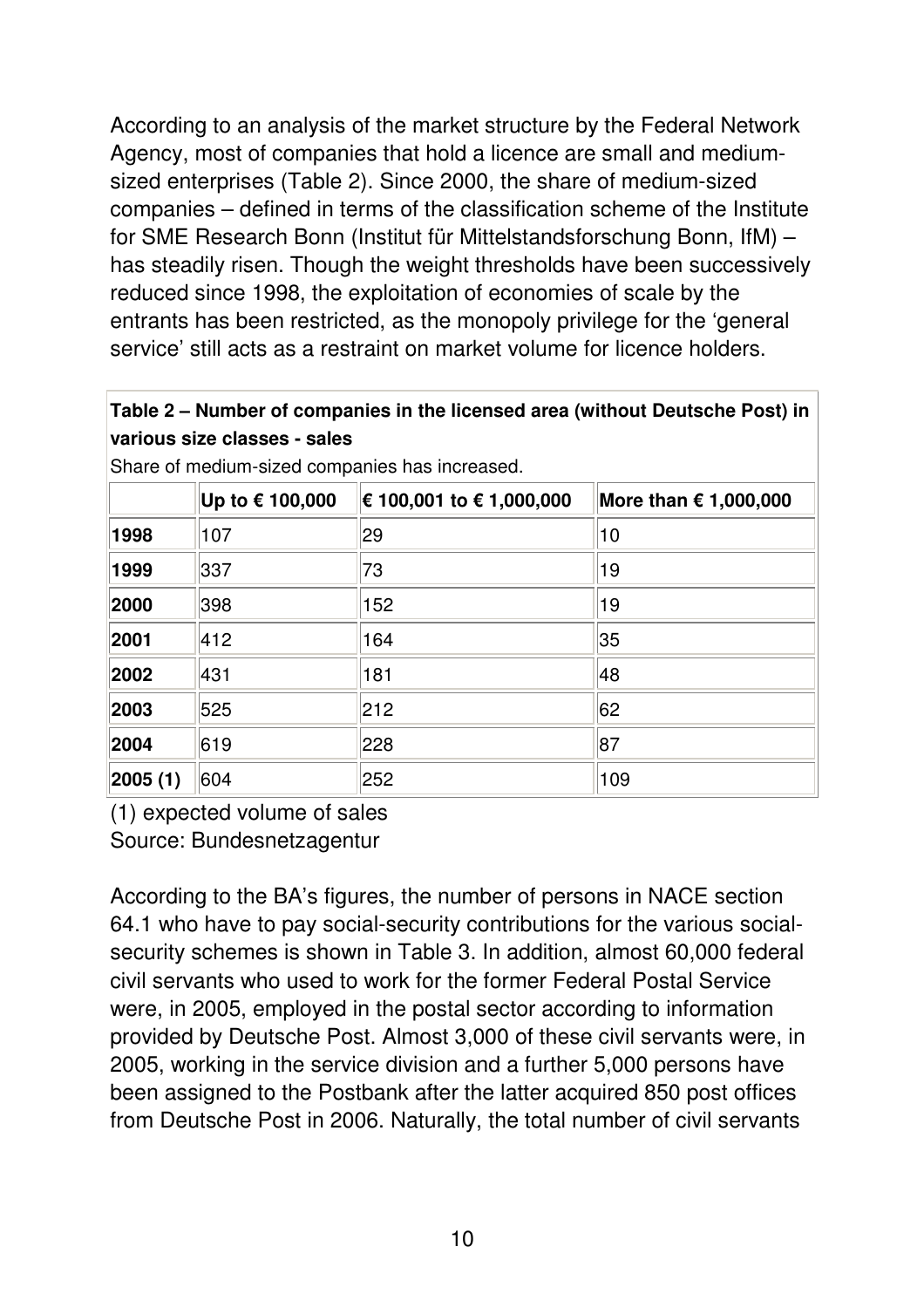has steadily declined since 1995. For example, it fell from 73,157 in 2002 to 64,492 in 2005 (both figures include those employed by Postbank).

### **Table 3 – Number of employees who pay social-security contributions in NACE section 64.1**

Number of employees who are liable to pay contributions to the social-security system has decreased

|             | 1999    | 2000          | 2001          | 2002           | 2003     | 2004    | 2005                |
|-------------|---------|---------------|---------------|----------------|----------|---------|---------------------|
| Total       | 197,049 | $\ 206,066\ $ | $\ 210,488\ $ | $\ 208, 152\ $ | 229, 201 | 192,291 | 184, 140            |
| <b>Male</b> | 82,601  | 88,882        | 92, 171       | 92,737         | 90,309   | 86,635  | 83,621              |
| Female      | 114,448 | 117.184       | $\ 118,317$   | $\ 115,415\ $  | 110,920  | 105,656 | $\parallel$ 100,519 |

Reference date: 30 June Source: BA

From 2001 to 2005, the decline was more pronounced in NACE section 64.1 than it was in the whole economy: minus 12.5% compared to minus 5.9%.

The level of employment in fringe or minor jobs (geringfügige Beschäftigung) has, more or less, remained constant since 2004 (see Table 4). In this respect, there is no evidence to suggest that fringe workers have, to a large extent, replaced 'regular' workers in NACE section 64.1 during the process of liberalisation of the postal market.

| Table 4 – Number of fringe workers in NACE section 64.1 |         |          |  |  |  |  |
|---------------------------------------------------------|---------|----------|--|--|--|--|
| Number of minor jobs has been constant over the years   |         |          |  |  |  |  |
| 2004                                                    | 2005    | 2006     |  |  |  |  |
| 123,566                                                 | 124,097 | 121, 144 |  |  |  |  |

Reference month: September Source: Bundesknappschaft

Since 2000, Deutsche Post has steadily reduced its workforce in the provision of postal service for items of post up to 1,000 grammes. On the other hand, companies that have been granted a licence have steadily created new jobs (see Table 5). Moreover, the creation of jobs at the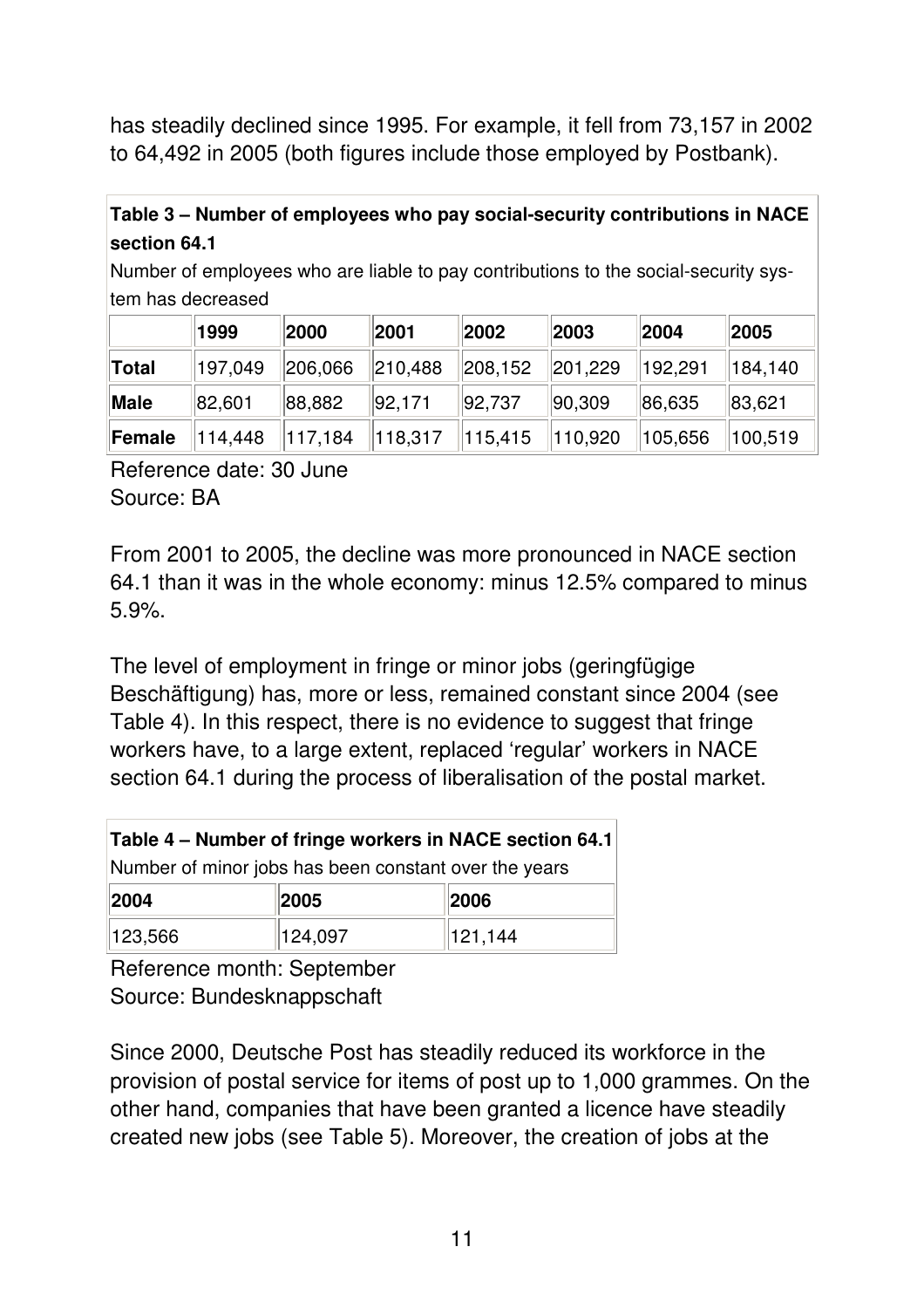new competitors has not been linked to the job losses at Deutsche Post (Bundesnetzagentur, 2005: 153). In other words, employment at Deutsche Post would have decreased anyway as a result of technical progress and structural change. In this respect, liberalisation has had a positive employment effect.

| Table 5 – Employment in the licensed area of the postal market |
|----------------------------------------------------------------|
|----------------------------------------------------------------|

Competitors have created more than 33,000 jobs since 1998 - job losses at Deutsche Post AG would have occurred anyway

|      | <b>Deutsche Post AG</b>     |                             |                             |         | <b>Competitors</b> |                             |                                    |         |
|------|-----------------------------|-----------------------------|-----------------------------|---------|--------------------|-----------------------------|------------------------------------|---------|
|      | Total                       | <b>Full-time</b><br>workers | Part-time Fringe<br>workers | workers | <b>Total</b>       | <b>Full-time</b><br>workers | <b>Part-time Fringe</b><br>workers | workers |
|      | <b>1999</b>   177,188  n.a. |                             | In.a.                       | n.a.    | 17,650 n.a.        |                             | In.a.                              | ∣n.a.   |
| 2000 |                             | 66,773 107,000              | 58,500                      | 1,273   | $ 20,555 $ 4,535   |                             | 5,005                              | 11,015  |
| 2001 |                             | 162,165 104,778             | 56,056                      | 1,331   | $21,792$ 5,113     |                             | 3,461                              | 13,218  |
|      |                             | 2002 154,903 102,859        | 50,988                      | 1,051   | 23,727 5,485       |                             | 4,042                              | 14,200  |
| 2003 |                             | 152,446 101,464             | 49,896                      | 1,086   | 28,328 7,119       |                             | 4,528                              | 16,681  |
|      | 2004 147,608 99,954         |                             | 46,867                      | 787     | 33,478 7,147       |                             | 5,856                              | 20,475  |

Source: Bundesnetzagentur

By law, Deutsche Post is obliged to set up an employment scheme for its civil servants every year. This scheme enables civil servants at Deutsche Post to advance up the internal career ladder as they could have done, if they had been working in the federal administration. The Federal Agency for Post and Telecommunications (Bundesanstalt für Post und Telekommunikation, BAnstPT) ratifies the employment scheme. The agency acts, in general, as arbitrator and referee in all personnel affairs that affect the federal civil servants who are working for Deutsche Post, Postbank and Deutsche Telekom.

Reliable and comparable data on pay levels in NACE section 64.1 are not available.

The Federal Network Agency is a separate higher federal authority that falls within the remit of the Federal Ministry of Economics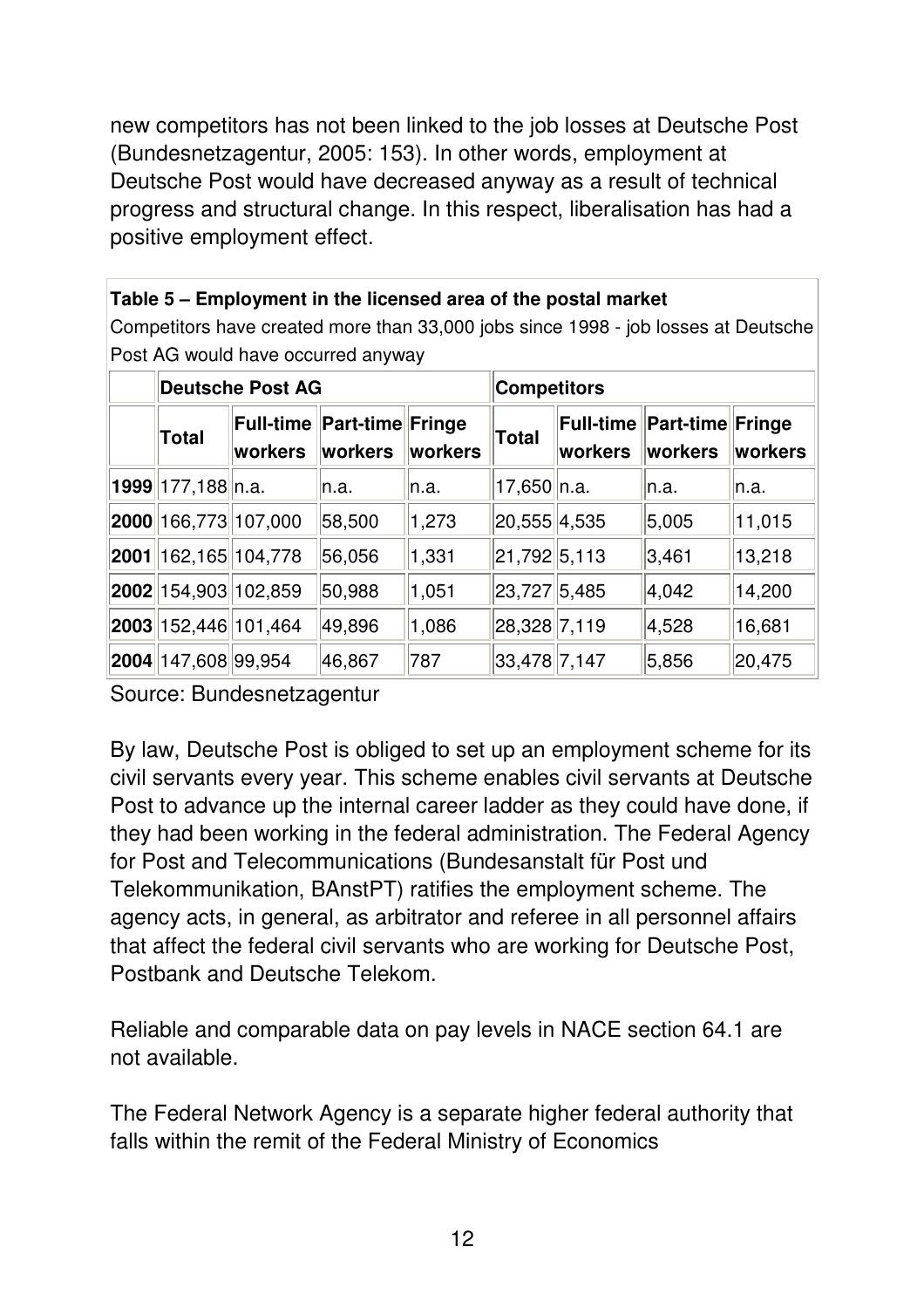(Bundesministerium für Wirtschaft und Technologie, BMWI). On 13 July 2005, the Regulatory Authority for Telecommunications and Postal Services (Regulierungsbehörde für Telekommunikation und Post), which superseded the BMPT and the Federal Office for Postal Services and Telecommunications (Bundesamt für Post und Telekommunikation, BAPT), was renamed the Federal Network Agency. The Federal Network Agency's task is to develop further, by means of liberalisation and deregulation, the markets for electricity, gas, telecommunications and postal services. From 1 January 2006, it has done the same for the railway infrastructure market. As far as the postal sector is concerned, it is, in particular, responsible for ensuring fair and working competition as well as the provision of the 'general service' at affordable prizes. If a company has gained a dominant market position in the postal sector, as Deutsche Post has done, it becomes subject to a price-capping procedure conducted by the Federal Network Agency. In addition, the agency grants postal licences.

Every two years, the Monopolies Commission prepares a general analysis of, and comment on, the development of competition in Germany. Moreover, the commission has to provide a specific report on the development and the process of liberalisation in the postal market (Sondergutachten). In this respect, the Monopolies Commission has heavily criticised the fact that Deutsche Post was granted a monopoly privilege in 1998 and that this has been extended until 31 December 2007. In its latest report, it blames Deutsche Post for subsidising businesses in other fields, such as cargo transport or mergers and acquisition by profits that arise from its monopoly privilege. Indeed, sales in the monopolised area of the mail sector (around  $\epsilon$  6.6 billion in 2004) accounted for more than two thirds of Deutsche Post's total sales ( $\epsilon$  9.5) billion). The return on sales has been extraordinarily high in comparison with the level that could have been expected if Deutsche Post had faced competition in this area.

For the Federal Agency for Post and Telecommunication please refer to section 2.5.

The general management of the Federal Agency for Post and Telecommunications is controlled by a board whose members represent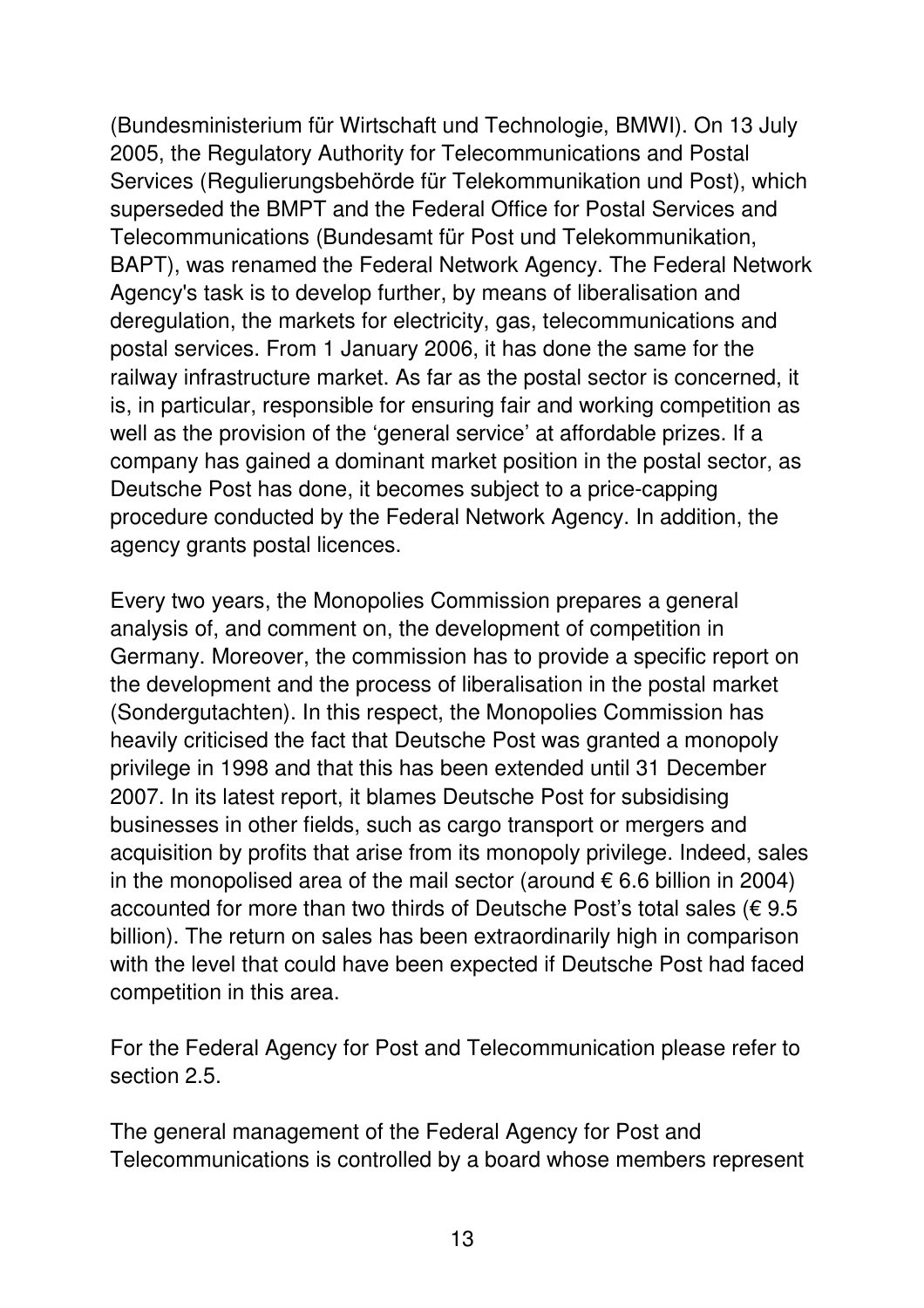the federal authorities and the three companies (Deutsche Post, Postbank, and Deutsche Telekom). Among the latter are also employee representatives.

Contrary to its competitors, Deutsche Post is still exempt from paying value-added taxes for the services that it provides in the non-licensed area of the postal market. The exemption results in a competitive advantage. It effectively establishes a barrier to market-entry for other companies. In this respect, Deutsche Post has been able to sustain its dominant market position during the process of liberalisation.

# **4 Industrial relations in the mail service sector**

The civil servants at Deutsche Post must not strike. The salaries and working times of civil servants are, in general, determined at regular intervals by the Federal Ministry of Finance (Bundesministerium für Finanzen, BMF). Therefore, collective agreements between a union and Deutsche Post do not, in principle, cover this group. Whenever a collective agreement on a wage increase is settled, Deutsche Post, however, adapts the salaries of its civil servants by lump-sum payments via, in principle, informal talks with the unions and via coordination with the BMF.

The total number of union members includes retirees, students and unemployed persons:

- United Services Union (Vereinigte Dienstleistungsgewerkschaft, ver.di) that includes the former Postal Workers' Union (Deutsche Postgewerkschaft, DPG): 210,000 members in postal services, 30,000 members in parcel and courier services (according to website information - last update on 5 July 2006 and 6 February 2006, respectively)
- Christian Union Postal Services and Telecommunication (Christliche Gewerkschaft Postservice und Telekommunikation, CGPT): 10,000 members (according to CGPT publication 'Personal' No. 6/2006)
- Association of Postal Services and Communications Employees (Kommunikationsgewerkschaft DPV, DPVKOM) that emanated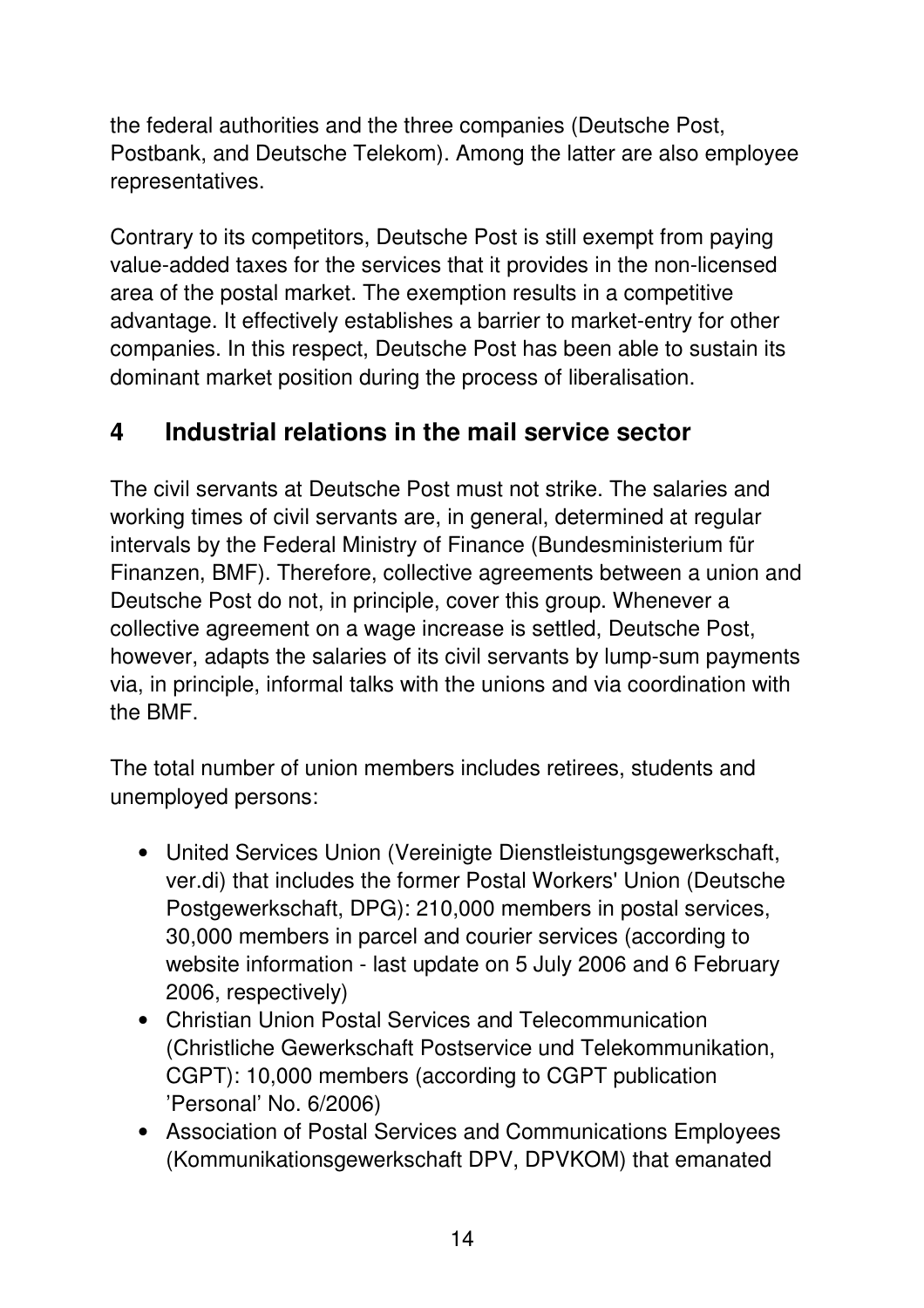from the German Postal Services Association (Deutscher Postverband, DPV) in 1997.

Strictly speaking, no sectoral employers' association exist in NACE section 64.1 that negotiates and concludes collective agreements. Only a Working Committee in Courier, Express, Parcel and Postal Services (Sozialpolitische Arbeitsgemeinschaft KEP- und Postdienste e.V., Arge KEP- und Postdienste e.V.) has been established that represents the various affiliates of Deutsche Post World Net. It deals with issues concerning the Works Constitution Act (Betriebsverfassungsgesetz), working time arrangements, and bogus self-employment. Arge KEP- und Postdienste e.V. is member of the Confederation of the German Employers' Associations (Bundesvereinigung der Deutschen Arbeitgeberverbände, BDA).

Noteworthy collective agreements exist only at Deutsche Post. They have been settled at the firm level between the company and ver.di. It should, however, be kept in mind that the demarcations between the postal and the transport sectors have become blurred over the years. In this respect, employees who are delivering mails or parcels may be covered by sectoral agreements in transport at the regional level.

Strictly speaking, a collective agreement between a union and an employer or an employers' association only stipulates the working conditions of union members. As far as the coverage of employees is concerned, a rate cannot be delivered as the exact number of union members among the staff of Deutsche Post is unknown. Firms do, however, regularly extend the settlements to other (non-unionised) employees.

According to information that is provided by the Collective Agreement Archive of the Institute for Social and Economic Research (Wirtschaftsund Sozialwissenschaftliches Institut, WSI), collective agreements between Deutsche Post and ver.di have included amending the wage structure, wage increases or lump-sum payments (in 2006, 2004, 2002, 2000, 1999, 1998, 1997), financial participation schemes (in 2000), vocational training (in 2003, 2000, 1999, 1998), the reduction and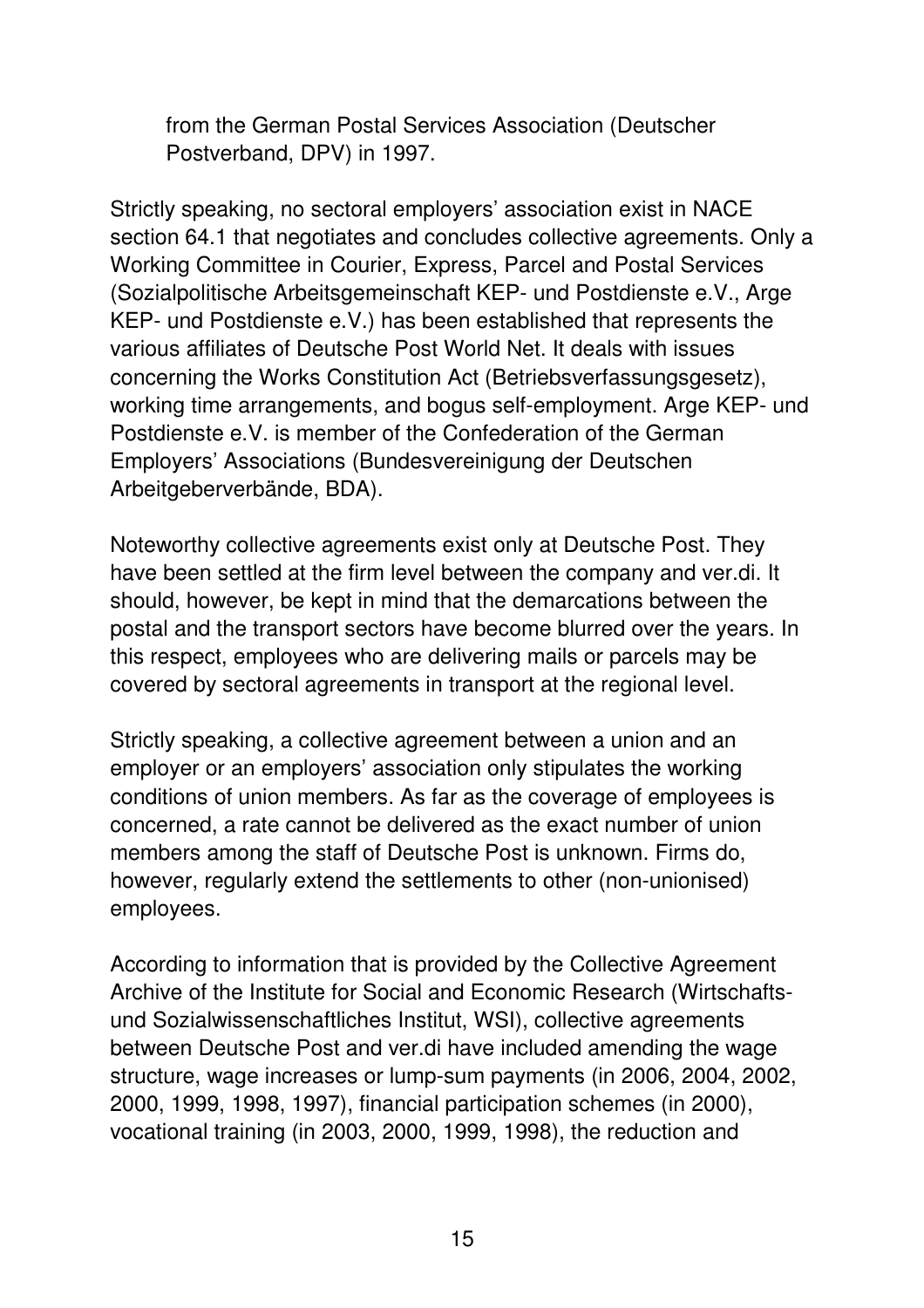flexibilisation of working hours (in 1998), employment protection (in 2003, 1997), and pension schemes (in 2001).

As far as collectively agreed wages are concerned, wages for employees in eastern Germany were, according to the archive, at Deutsche Post slightly higher than in the public sector. In western Germany, salaries of Deutsche Post fall marginally below those in the public sector.

On 31 December 2006, a collective agreement between Deutsche Post and ver.di lapsed. The agreement had, since 2003, stipulated that Deutsche Post must not outsource postal deliveries.

In general, the official data base of the BA on strikes and days lost due to strikes does not distinguish between industrial conflicts that arise in various three-digit sections of the economy. However, regular strikes have not occurred at Deutsche Post. A strike that could have started in January 2007 was averted on 23 December 2006. In order to prevent the working times of civil servants being extended from 38.5 per week hours to the level of civil servants who are regularly working 41 hours in the federal administration, ver.di cancelled the collective agreement on working hours for all other employees. Ver.di feared that the extension of working hours for civil servants could jeopardise the jobs of other employees. The union proposed to safeguard jobs by settling a new agreement that includes a reduction in working hours for employees who have to pay social-security contributions. Deutsche Post and ver.di eventually agreed that the civil servants should continue to work 38.5 hours per week for at least the next six months.

In general, workers can be represented by works councils according to the Works Constitution Act if the employees wish to establish a works council. At Deutsche Post the works council also represents the civil servants who are employed by the company.

No tri-/bipartite bodies exist.

Via the Confederation of the Unions of Christian Workers in Germany (Christlicher Gewerkschaftsbund Deutschlands, CGB), the CGPT is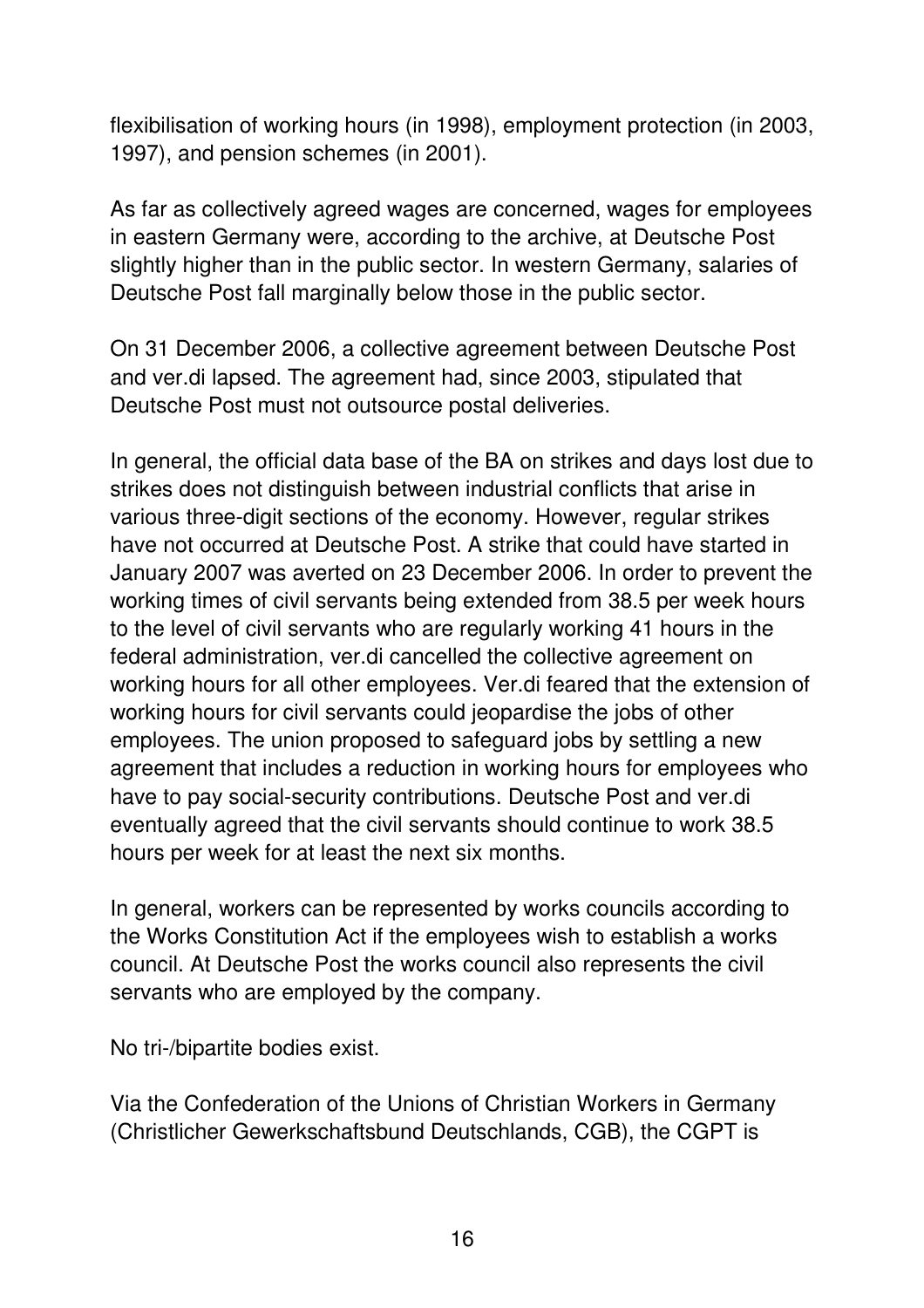indirectly linked to the Confédération Européenne des Syndicats Indépendants (CESI).

Ver.di is a member of the International Transport Workers' Federation (ITF) and of the Union Network International (UNI).

DPVKOM is member of the European Federation of Public Service Employees (EUROFEDOP).

Arge KEP- und Postdienste e.V. is via the BDA indirectly linked to BUSINESSEUROPE and to International Organisation of Employers, IOE).

# **5 Selected references**

Federal Network Agency for Electricity, Gas, Telecommunications, Post and Railway (2005), Annual Report to the Federal Government (in German)

Federal Network Agency for Electricity, Gas, Telecommunications, Post and Railway (2006), Ninth Market Analysis for Licensed Postal Services (in German)

Monopolies Commission (2000), Competition in the Postal and Telecommunication Sector?, Expertise No. 29, Baden-Baden Monopolies Commission (2003), More Competition in the

Telecommunication Sector, Prevailing Monopoly in the Postal Sector, Expertise No. 39 (in German)

Monopolies Commission (2006), Development of Competition in the Postal Sector in 2005: Insistence on Old Privileges, Expertise No. 44 (in German)

# **6 Annex – Information Update 09.07.2007**

# **Fears of wage dumping in postal industry not justified**

Abstract: A study of wages, working hours and holiday entitlements in the postal industry shows no signs of 'wage dumping' by Deutsche Post's main competitors. On the contrary, average wages not only exceed the minimum national wage level being called for by the United Services Union, but are in line with the wages that can be earned in comparable industries and jobs.

On 21 May 2007, the Federal Network Agency for Electricity, Gas, Telecommunications, Post and Railways (Bundesnetzagentur) published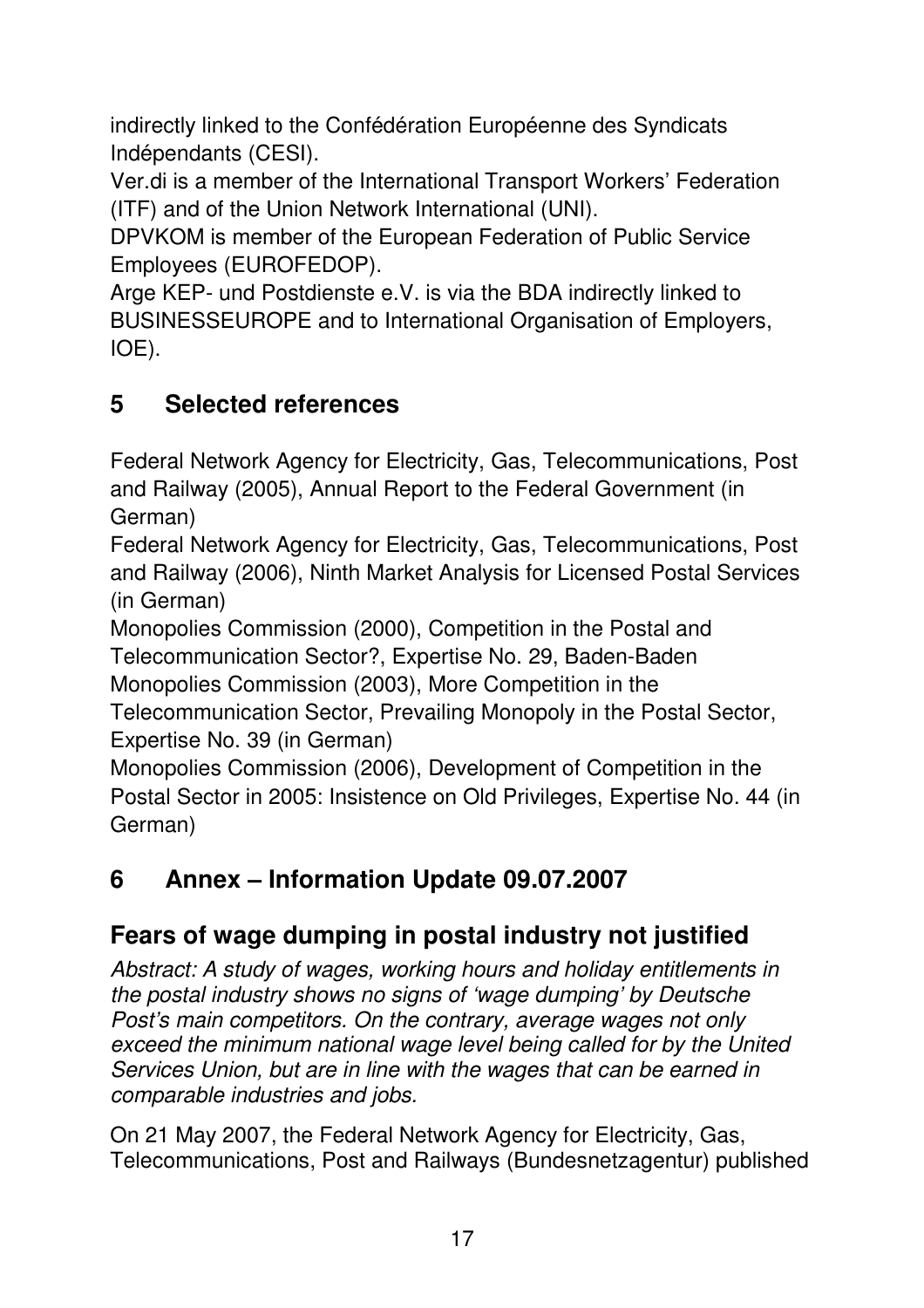the findings of a study on Working conditions in the postal industry, which looked at wages and working hours in the liberalised postal industry. The study was conducted by the Scientific Institute for Communication Services (Wissenschaftliches Institut für Infrastruktur und Kommunikationsdienste, WIK). The WIK researchers show that working conditions within private operations are slightly worse than those at Deutsche Post AG. Nonetheless, the average wages paid by Deutsche Post's competitors exceed the wage level that the United Services Union (Vereinigte Dienstleistungsgewerkschaft, ver.di) wishes to see established as a cross-sectoral national minimum wage. Moreover, these wages do not significantly differ from those that are paid in comparable industries and jobs.

The study is based on a survey of 38 companies that account for 94% of the sales in the licensed area of postal services. If Deutsche Post is excluded from the sample, the remaining companies in the survey account for 45% of the competitors' total turnover in the licensed area of the postal market.

### **Background**

The provision of postal services will become completely open to private operators from 1 January 2008. Concern has arisen that liberalisation may jeopardise jobs at Deutsche Post due to 'wage dumping' by its competitors. Moreover, as a collective agreement currently exists which covers only employees at Deutsche Post, it is feared that working conditions in the postal industry will, in general, deteriorate considerably due to outsourcing.

Prior to 1998, the distribution of letters or written correspondence from one person to another had been exclusively provided by the Federal Postal Service (Deutsche Bundespost). This monopoly privilege (Briefmonopol) was passed to the Postdienst and then to Deutsche Post, the successors of the Federal Postal Service. In 1998, the monopoly privilege was slightly modified. Initially, it was restricted to post weighing less than 200 grams (Exklusivlizenz). This threshold has, since 1998, been lowered several times. At present, the monopoly privilege only extends to items of post that are distributed within the national borders and that weigh less than 50 grams. The privilege can be circumvented if the postal service of a new entrant is of a higher quality than the 'general service' (Universaldienst) provided by Deutsche Post; for instance, the monopoly does not apply to post that is delivered on the same day that it is collected. The federal state defines the standards and terms of the 'general service'.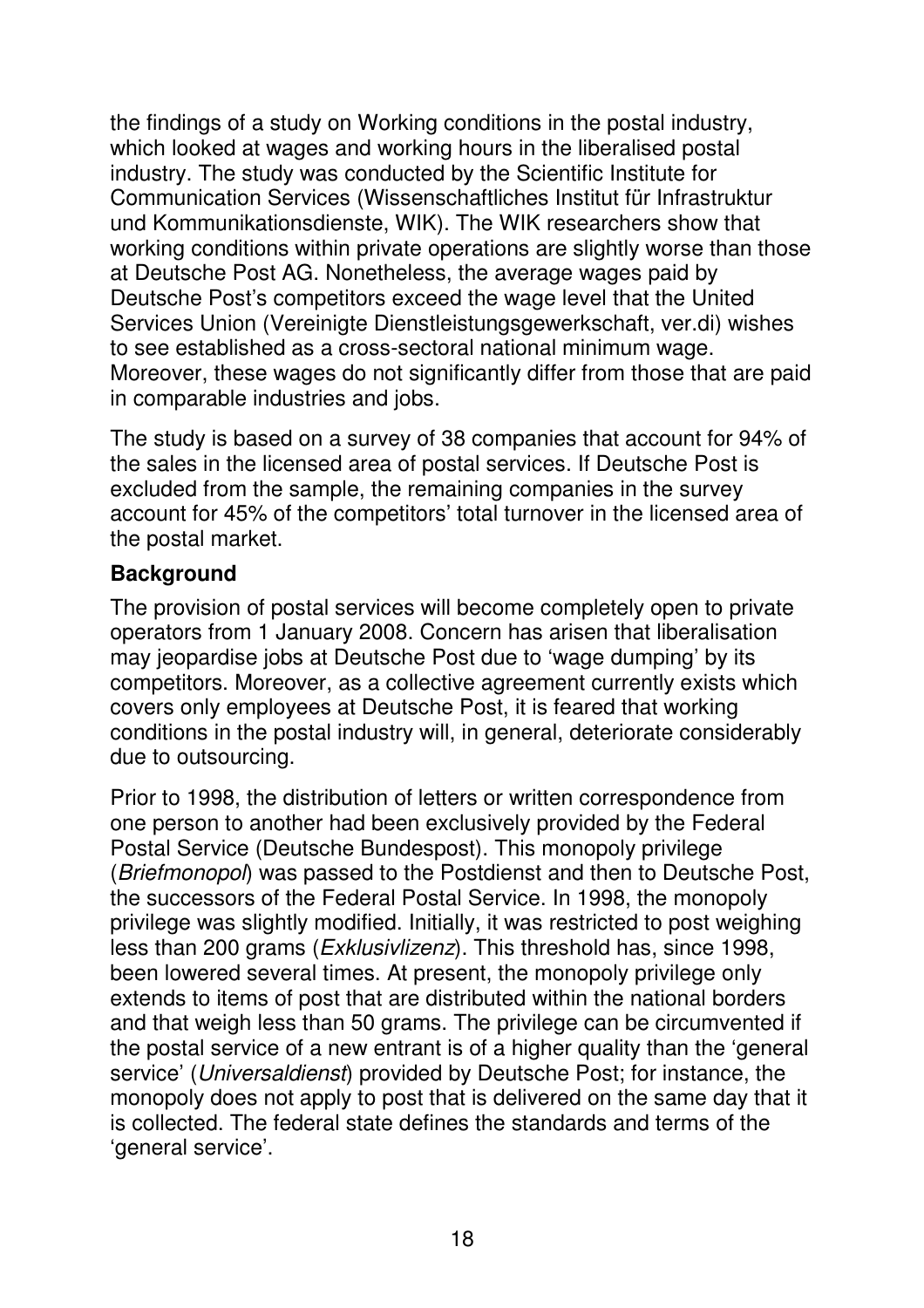However, since 1998 private operators were only able to enter the postal services market for products that exceed the weight threshold under certain conditions. For items of mail that weigh up to 1,000 grams, companies have had to apply for a licence from the Federal Network Agency. The application may be approved if the applicant can demonstrate its capability of providing the service, does not jeopardise public safety and abides by the 'normal' working conditions that prevail in the licensed sector.

### **Different working conditions in postal industry**

In general, the provision of postal services tends to be a low-wage sector. The majority of tasks performed by employees, such as mail delivery, do not require medium or high skills. Nonetheless, average wages for jobs in the postal industry that are paid by Deutsche Post, its subcontractors and its competitors exceed the hourly wage level of €7.50 which ver.di wishes to see established as a binding national minimum wage. Blue-collar workers at Deutsche Post who were employed before 1 January 2001, as well as white-collar workers who were employed before 1 September 2003, receive average hourly wage rates that are even higher at €11.40. This is the result of a collective agreement between ver.di and Deutsche Post. Wages earned by employees at Deutsche Post's competitors amount, on average, to three quarters of the average wage level at Deutsche Post. This is, however, slightly above the wage level which is paid by companies that run post offices and transport services as subcontractors of Deutsche Post (Table 1).

Weekly working hours do not differ significantly between Deutsche Post and its competitors, while the holiday entitlements of employees at the latter are, on average, considerably lower. They do, however, exceed the minimum entitlement that is required by law.

| Table 1: Selected indicators of working conditions in postal services, 2007<br>Selected indicators of working conditions in postal services, 2007 |                                |                                          |                                       |  |  |  |
|---------------------------------------------------------------------------------------------------------------------------------------------------|--------------------------------|------------------------------------------|---------------------------------------|--|--|--|
|                                                                                                                                                   | <b>Deutsche</b><br><b>Post</b> | <b>Deutsche Post's</b><br>subcontractors | <b>Deutsche Post's</b><br>competitors |  |  |  |
| Average hourly wage (in<br>€)                                                                                                                     | 11.40                          | 8.00                                     | 8.44                                  |  |  |  |
| <b>Weekly working hours</b>                                                                                                                       | 38.5                           | 43.0                                     | 38.8                                  |  |  |  |
| Annual holiday entitle-<br>ment (number of days)                                                                                                  | 28.0                           | 28.0                                     | 22.9                                  |  |  |  |

Source: WIK, 2007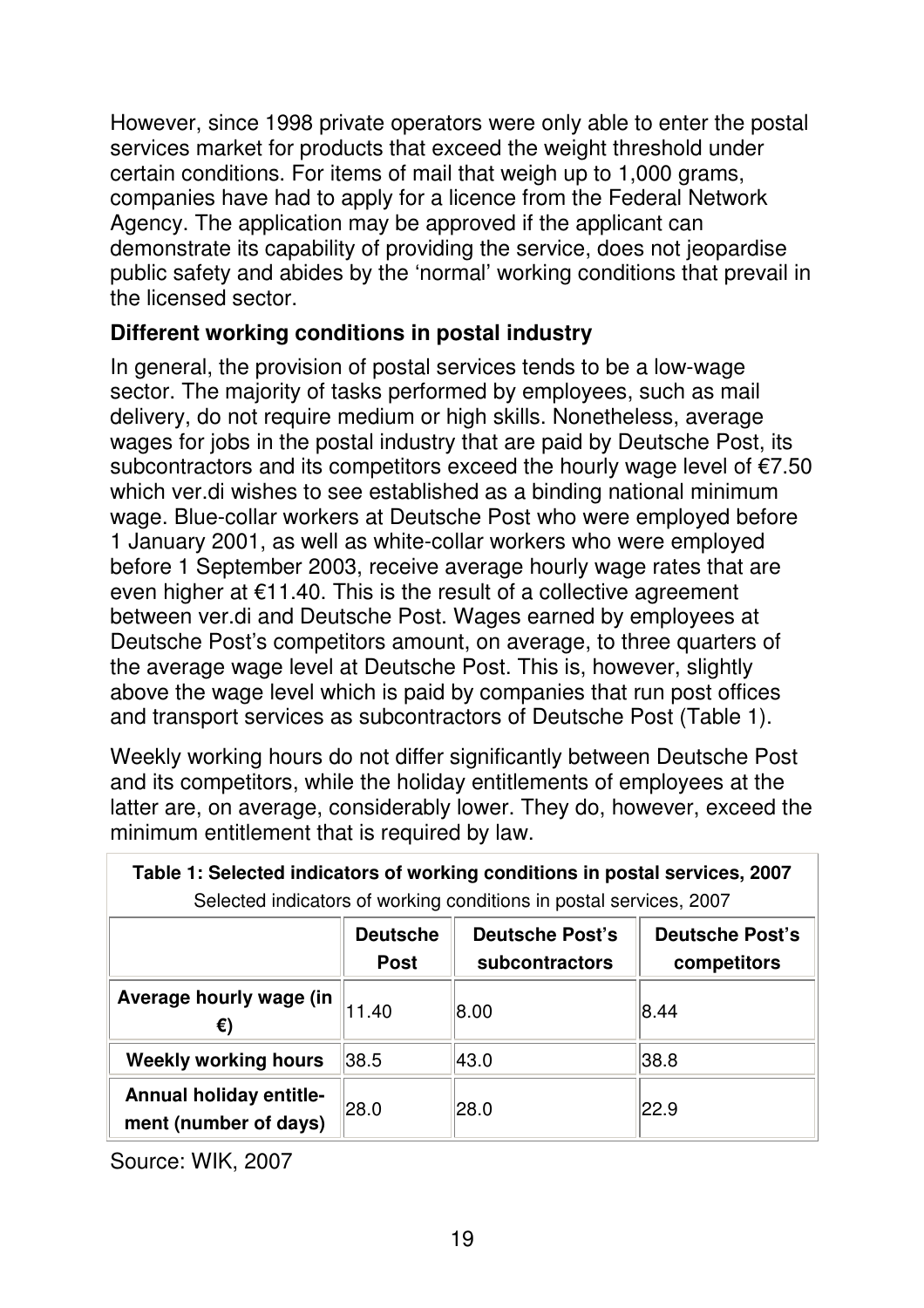### **No indication of 'wage dumping'**

According to a judicial expertise to which the WIK study refers, the wages of Deutsche Post cannot be used to argue that the lower wages paid by competing companies are instances of 'wage dumping' and do not abide by the 'normal' working conditions in postal services. They are, rather, an indication of rent sharing. Deutsche Post gains a considerable share of its returns in the currently monopolised area of postal services and can, therefore, afford to pay higher wages. In addition, the nationwide uniform wages at Deutsche Post are not only exceptional, but also distort wage structures, particularly in low-income regions.

Therefore, wages paid by subcontractors and competitors have to be compared with wages that are earned in comparable industries or in comparable jobs. As entrants to the postal services market predominantly operate locally, the spatial wage dispersion in selected industries was used for the comparison. In this respect, the wage differentials among licence holders in the postal industry do not seem to be unusual (Table 2).

| Table 2: Spatial wage dispersion in postal industry and selected comparable<br>sectors, 2007 (average hourly wages in $\epsilon$ ) |                       |                       |             |  |  |  |
|------------------------------------------------------------------------------------------------------------------------------------|-----------------------|-----------------------|-------------|--|--|--|
| Spatial wage dispersion in postal industry and selected comparable sectors, 2007                                                   |                       |                       |             |  |  |  |
| (average hourly wages in $\epsilon$ ).                                                                                             |                       |                       |             |  |  |  |
| <b>Sector</b>                                                                                                                      | <b>Minimum</b><br>(1) | <b>Maximum</b><br>(2) | <b>Mean</b> |  |  |  |
| <b>Deutsche Post</b>                                                                                                               |                       | 11.40                 |             |  |  |  |
| Competitors in postal services (3)                                                                                                 | 6.54                  | 20.20                 | 8.44        |  |  |  |
| Printing and service activities related to print-<br>ing (NACE DE 22.20)                                                           | 6.03                  | 23.70                 | 18.04       |  |  |  |
| Retail sale in non-specialised stores (NACE G<br>52.10)                                                                            | 7.92                  | 17.35                 | 12.86       |  |  |  |
| Retail sale not in stores (NACE G 52.60)                                                                                           | 5.41                  | 23.22                 | 14.95       |  |  |  |
| Hotels and restaurants (NACE H 55)                                                                                                 | 4.97                  | 12.17                 | 8.28        |  |  |  |
| <b>Activities of other transport agencies (NACE I</b><br>63.40)                                                                    | 7.57                  | 18.14                 | 13.22       |  |  |  |
| Computer and related activities (NACE K 72)                                                                                        | 5.95                  | 30.41                 | 25.15       |  |  |  |

Notes: (1) Average sectoral wage in the region with the lowest sectoral wage level.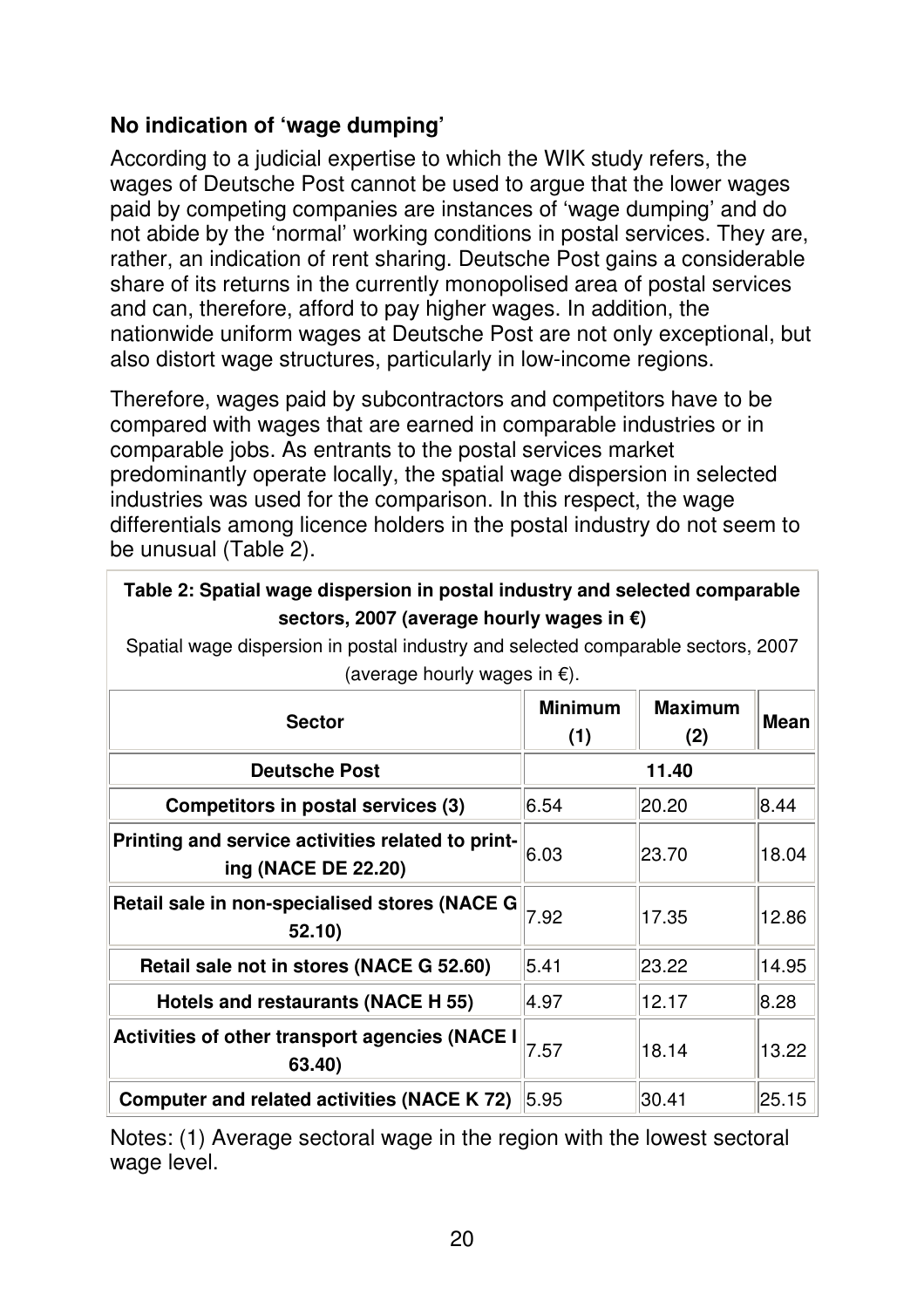(2) Average sectoral wage in the region with the highest sectoral wage level.

(3) The minimum wage level of Deutsche Post's competitors is determined by the average wage of the company that reported the lowest average wage. The maximum refers to the average wage reported by the company with the highest average wage.

Source: WIK, 2007

### **Commentary**

When monopolised industries, such as the provision of postal services, are liberalised, wages and other aspects of working conditions at the former monopolists come under scrutiny due to pressure from increased competition. In general, consumers can benefit from both lower prices and higher-quality products and services. Therefore, whether the decline in wages or in the number of employees at Deutsche Post, which have been brought about by competition and outsourcing, can be accepted depends on the benchmark that is used. In this respect, the full liberalisation of postal services will rather result in a normalisation of wages and working conditions so that local labour market conditions will be reflected more appropriately.

Oliver Stettes

# **7 Annex – Information Update 21.12.2007**

### **Unions push for minimum wage in the postal sector**

At the end of October 2007, the Federal Network Agency for Electricity, Gas, Telecommunications, Post and Railways released recent figures on the number of employees working in the postal sector. The publication of such figures once again sparked a fierce debate among the social partners on the introduction of minimum wages in the sector. However, the Social Democratic Party and the Confederation of German Trade Unions strongly call for minimum wages to be introduced.

On 31 October 2007, the Federal Network Agency for Electricity, Gas, Telecommunications, Post and Railways (Bundesnetzagentur) issued a press release providing information on the number of employees in the postal sector. The preliminary results of its survey show that the former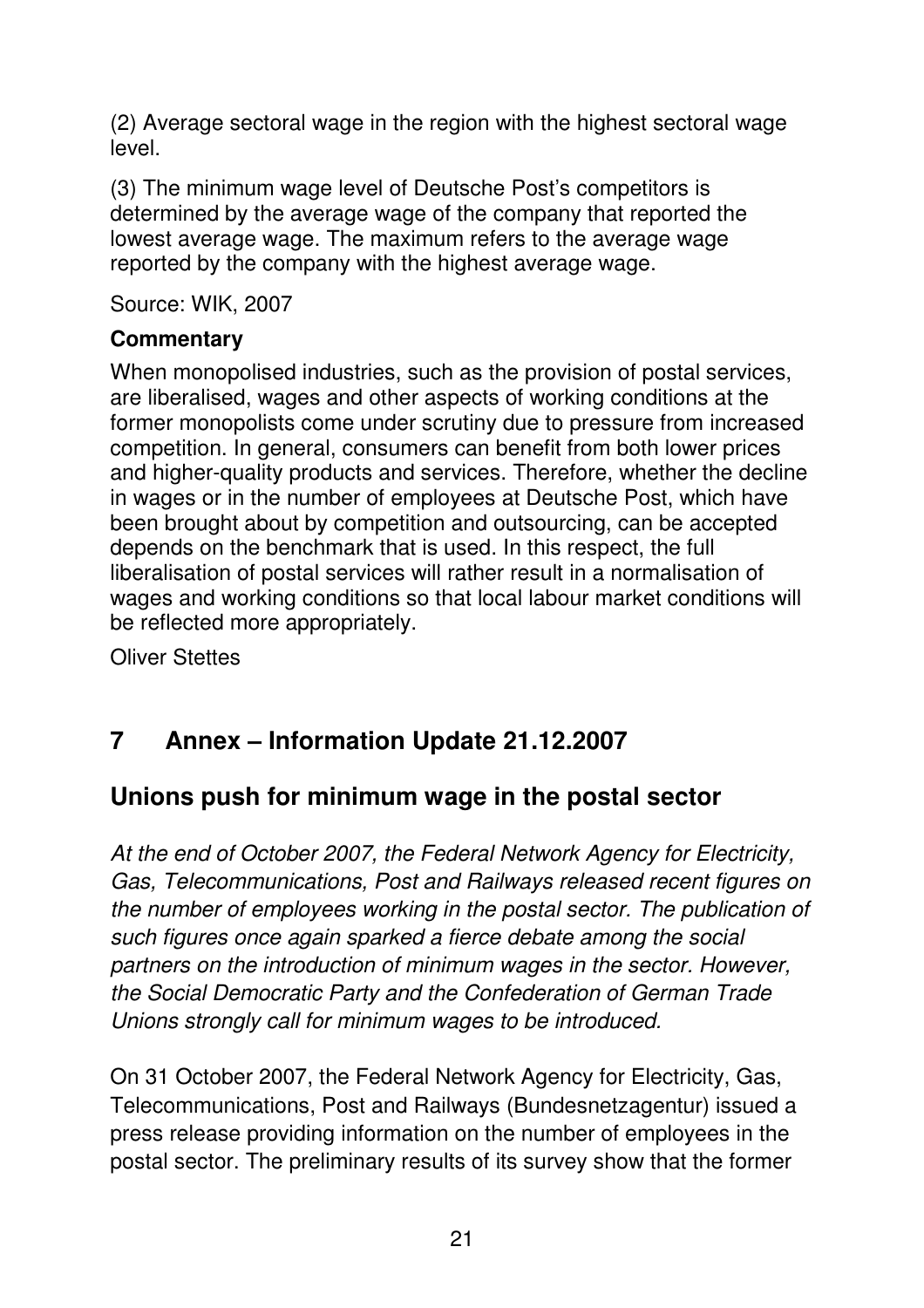monopoly holder, Deutsche Post AG, employs 162,938 persons. Of these workers, 122,437 work as drivers, delivery personnel or sorters. Deutsche Post's competitors employ around 40,000 workers. This latter figure is expected to rise, since 200 questionnaires have yet to be returned.

### **Background**

In August 2007, the Social Democratic Party (Sozialdemokratische Partei Deutschlands, SPD) and its coalition partner, the Christian Democratic Union (Christlich Demokratische Union, CDU), reached an agreement on introducing minimum wages in the postal sector. The coalition partners agreed to declare the current collective agreement on minimum wages concluded by the Postal Services Employers' Association (Arbeitgeberverband Postdienste e.V., AGV Postdienste) and the United Services Union (Vereinte Dienstleistungsgewerkschaft, ver.di) as generally binding for the whole sector. Moreover, it was agreed that the details of this move would be discussed in the autumn of 2007. However, as a result of the newly released figures from the Federal Network Agency, certain groups within CDU reconsidered the introduction of minimum wages in the postal sector. CDU representatives called into question the assertion that those companies who are bound by the aforementioned collective wage agreement would employ 50% of all workers in the postal sector. In fact, the figures indicate that employers bound by the current framework agreement on minimum wages would not employ 50% of all employees in the sector. The latter element is considered to be a criterion to declare collective agreements as generally binding for a whole sector. However, based on the figures presented, CDU argues that the agreement on minimum wages should not be declared generally binding for the entire postal sector. In this case, calculating the number of workers in the sector is considered to be crucial, because two out of the three possible legislative procedures to introduce minimum wages are linked to collective bargaining coverage in the sector.

### **Legal options to introduce minimum wages**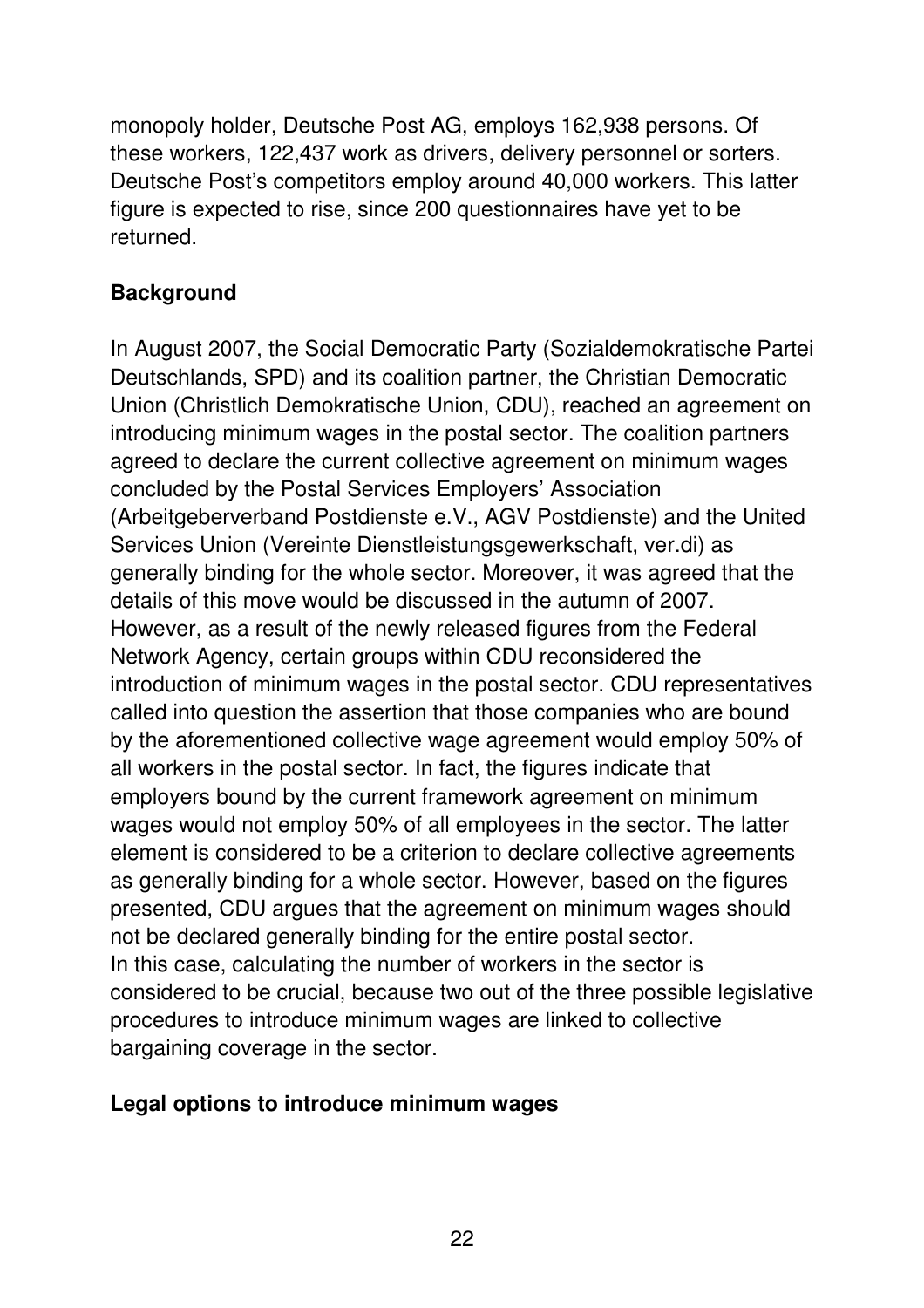From a legislative point of view, there are three possible ways to introduce minimum wages.

- 1. Section 5 of the 1949 Collective Bargaining Act (Tarifvertragsgesetz, TVG) stipulates that employer organisations and trade unions can conclude a collective agreement on minimum wages. The social partners have to bring this collective agreement on minimum wages before the committee on collective bargaining (Tarifausschuss). This committee consists of three trade union and three employer representatives from different economic sectors. If a minimum wage is to be introduced by this procedure, at least four of the six committee members must vote in favour of it. Only after a collective agreement has been approved in this way, it can be declared generally binding for the whole sector. Social partners in all economic sectors can make use of this option as long as the employers who are bound by the terms and conditions of the sectoral collective agreement employ at least 50% of all employees in the sector. This latter criterion can be disregarded in cases in which matters of public concern are affected.
- 2. The 1996 Posted Workers Act (Arbeitnehmer-Entsendegesetz, AEntG) enables the Ministry of Labour and Social Affairs (Bundesministerium für Arbeit und Soziales, BMAS) to extend an already generally binding collective (wage) agreement to the whole sector. However, the minimum wages have to be agreed on independently by the social partners through collective wage agreements in advance of their extension to the whole sector.
- 3. The 1952 Act on Minimum Working Standards (Mindestarbeitsbedingungsgesetz, MiArbG) stipulates that a committee can recommend the introduction of minimum wages to the government. The government then has the option of adopting this recommendation.

The first two options either directly or indirectly link the introduction of minimum wages to a figure of 50% of employees being covered by a collective agreement in the relevant sector.

After heated debates in the political arena, the coalition partners failed to reach an agreement on the introduction of minimum wages in the postal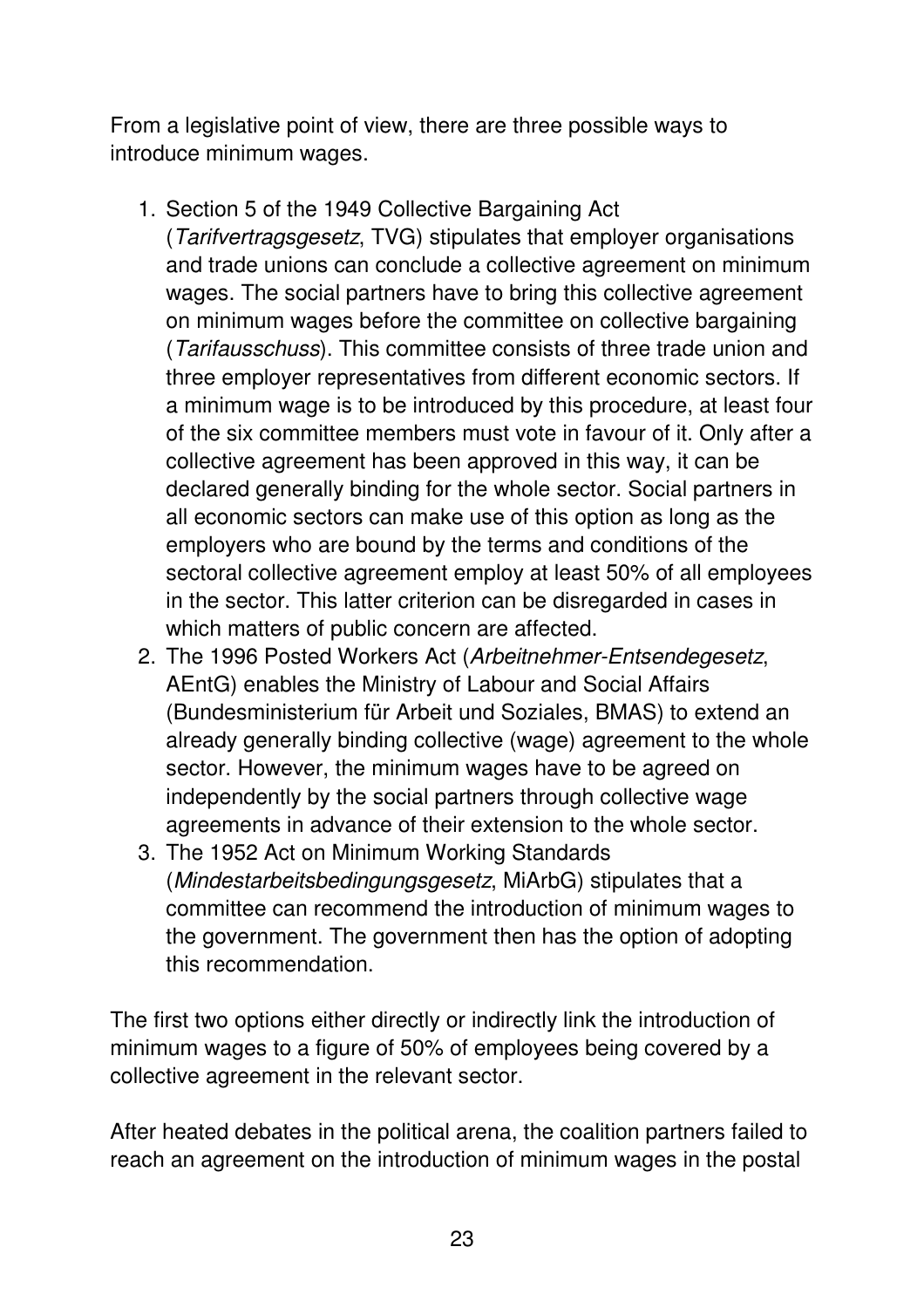sector in the autumn of 2007. The SPD Chair, Kurt Beck, accused CDU of not keeping its word. In a recent news article, SPD reiterated its support for the introduction of minimum wages in the postal sector, as agreed by the government at a special cabinet meeting in Meseberg in the state of Saxony-Anhalt on 23–24 August 2007. CDU has, however, countered its coalition partner's reproach by stating that it had only agreed to declare the collective agreement on minimum wages concluded by AGV Postdienste and ver.di as generally binding if the agreement met the precondition stipulated by the Collective Bargaining Act that 50% of employees were covered by the collective agreement. This latter condition would not be fulfilled by the relevant collective agreement. Finally, in a subsequent press statement, CDU called on trade unions and employer organisations working in the postal sector to become proactive.

However, the Confederation of German Trade Unions (Deutscher Gewerkschaftsbund, DGB) recently presented a proposal that would even allow for the introduction of minimum wages in the postal sector without necessarily considering the coverage rates of the sectoral collective agreements.

### **Position of social partners**

In general, DGB supports the introduction of minimum wages in the postal sector. DGB declared that minimum wages in the postal sector could be introduced through the Posted Workers' Act, as the government had already agreed to this in Meseberg in August 2007. According to an article by DGB, the 50% quota concerning the collective bargaining coverage rate would, in this case, become insignificant.

Another option for the introduction of minimum wages in the postal sector is contained within DGB's latest proposal to revise the 1952 Act on Minimum Working Standards. The proposal seeks to establish a steering committee that would, on the whole, be comprised of trade union and employer representatives. The social partners would apply for a recommendation for minimum wages to be introduced or for minimum working standards to be established in their sector. The committee would, in turn, stipulate preconditions or define relevant criteria to be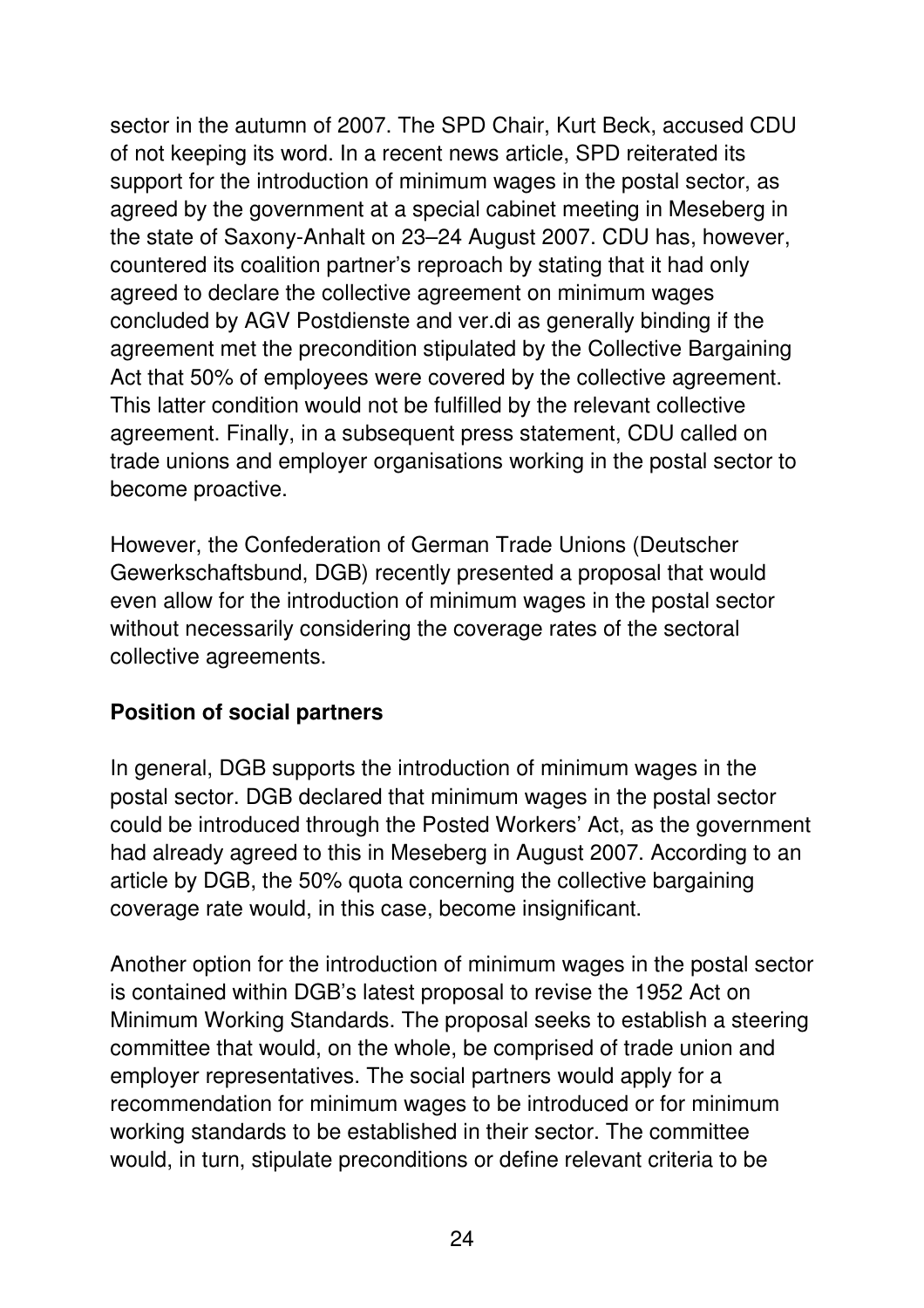considered in the introduction of any minimum wages or the establishment of minimum working standards in any sector under consideration. On the basis of such criteria, the committee would develop a recommendation for presentation to the government.

DGB's proposal, furthermore, sets out that  $-$  if the steering committee is not able to provide a recommendation – BMAS should be entitled to establish an expert committee to deal with the issue. The expert committee could also be set up immediately, if the social partners jointly agreed to put forward a recommendation. However, the government would still have the final say in approving or rejecting the recommendation of either committee.

With regard to the postal sector, either the steering or the expert committee could also recommend the introduction of minimum wages without having to adhere to the requirement that collective agreement coverage rates are at or above 50%.

The German Confederation of Employers' Associations (Bundesvereinigung der Deutschen Arbeitgeberverbände, BDA), on the other hand, underlined in a statement to the press the importance of assessing the number of employees in the postal sector, as provided by the Federal Network Agency. The Chair of BDA, Dieter Hundt, stated that these figures indicated that the current framework agreement on minimum wages concluded by AGV Postdienste and ver.di fell short of an important criterion stipulated by the Collective Bargaining Act – that is, the 50% collective bargaining coverage criterion. Therefore, this collective agreement should not be extended to all postal operators in the sector. BDA stated that a possible solution could be based on another collective agreement that covers all the relevant social partners. The latter could be declared as generally binding for the whole sector via the Collective Bargaining Act.

It should be noted that, in September 2007, the Employers' Association of the New Postal and Delivery Services (Arbeitgeberverband Neue Brief- und Zustelldienste, AGV neue BuZ) was set up. This new employer organisation stated that about 35 of its members are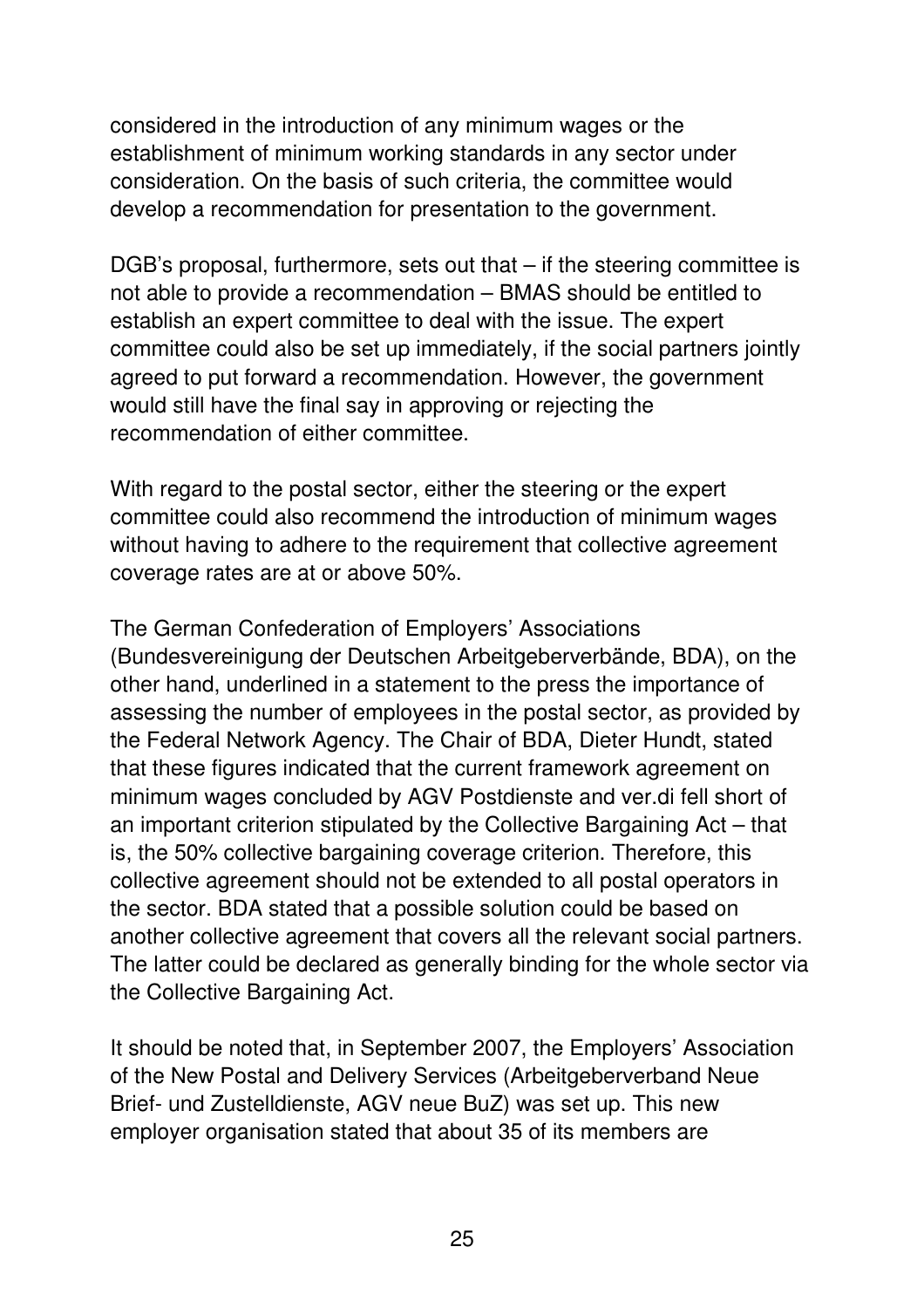competing with Deutsche Post. As expected, AGV neue BuZ is trying to negotiate a collective agreement for its members.

Sandra Vogel

# **8 Annex - Questionaire**

1. The postal sector in general: basic data and trends

Keeping in mind the postal sector in its more general and inclusive definition (that is including any kind of services provided by postal operators, such as financial or insurance services), please indicate:

a) Current structure and services in the sector

- 1. The current structure of the sector in its broader definition: which is the range of services provided by postal operators? Has some kind of functional specialisation between providers been introduced?
- 2. The number and characteristics of companies operating in the sector at large, distinguishing them according to their size, legal and property status (state-owned/ public limited/ private companies, etc.), the kind of services provided, their market share.
- b) Trends and developments in the sector since 1980s
	- 1. If and when there have been legislative reforms affecting the traditional postal services sector since the 1980s and the main impact of these changes.
	- 2. If and when the sector has been involved in liberalisation processes putting an end to monopoly positions since the 1980s and the main impact of these processes.
	- 3. The evolution of employment in the sector, globally and according to the main relevant subdivisions in which the sector is articulated, since the mid-90s and the expected future prospects.
	- 4. Any relevant other change affecting the industrial relations in the sector.
- 2. The mail services sector: structure and change

Focusing now on the core business of the postal sector (that is on the activities related to the collection, classification, transport and distribution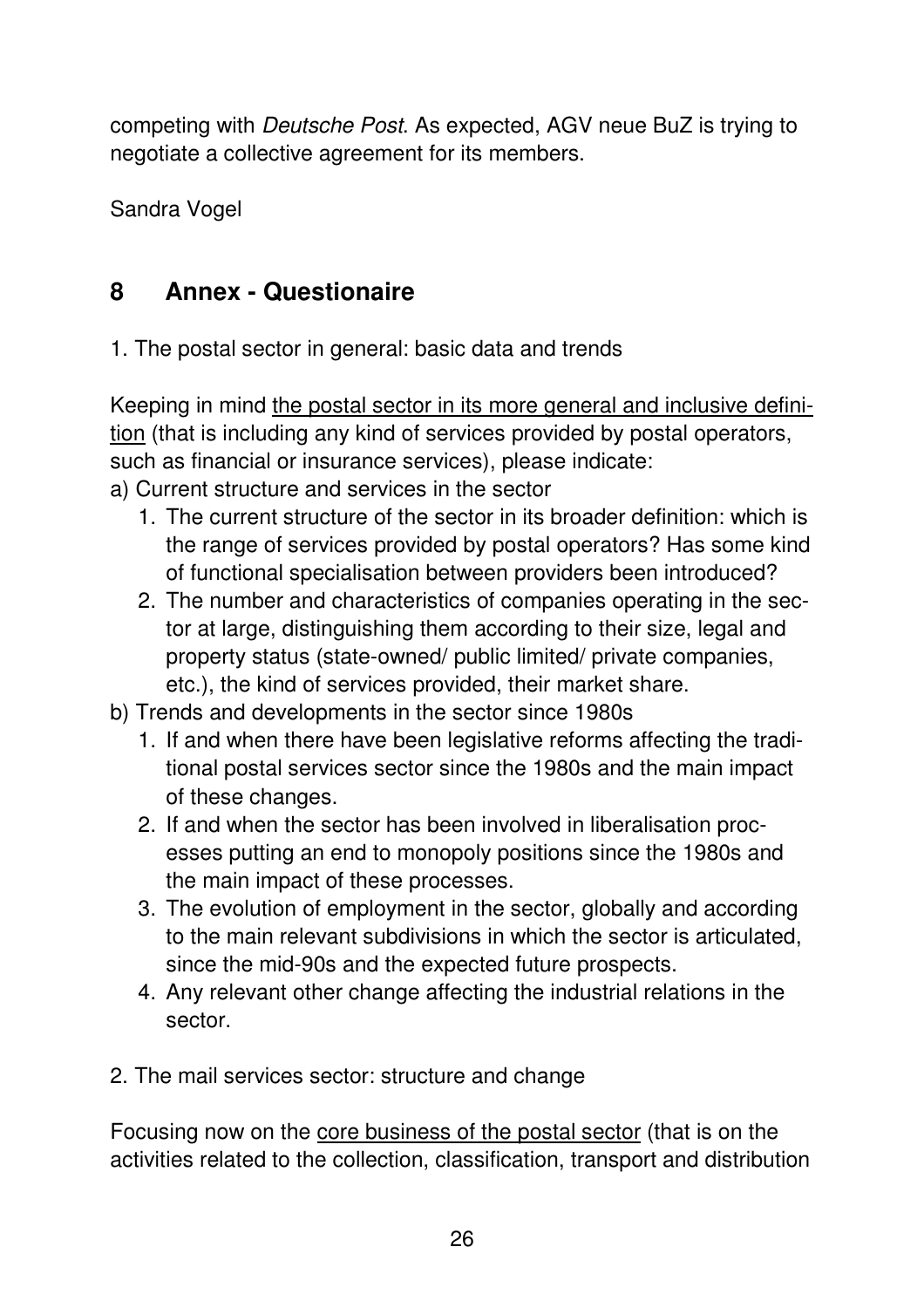of postal items, NACE 64.1, rev. 1.1 2002), NCs should provide a brief account of the present situation of the sector and of any recent changes which have affected it. In particular, please illustrate:

- 1. If and when the sector has been involved in privatisation processes or in the contractualisation of employment relationships (that is the shift from public law employment contracts to private law employment contracts and collective bargaining coverage) since the 1980s and the main impact of these processes.
- 2. If and when the sector has been involved in restructuring processes (offices closures, automation, reorganisation of production, outsourcing and contracting out, etc.) since the 1980s and the main consequences of these processes on employment (redundancies, recourse to different kind of contracts, etc.) and on work organisation (changes in the skills levels required, training; recourse to functional flexibility, longer operating hours, shift work, etc.).
- 3. The current structure of the mail services sector: the number and characteristics of companies operating in the sector, distinguishing them according to their size, legal and property status (stateowned/ public limited/ private companies, etc.), the kind of services provided, their market share.
- 4. The sectoral employment levels and developments (possibly broken down by gender, education and skill level) since the mid-90s.
- 5. The legal status of employees.
- 6. The sectoral pay levels and developments compared to national averages, inflation and productivity growth (distinguishing between public and private operators) since the mid-90s.
- 7. The presence of any regulatory authorities or agencies with a brief explanation of their entitlements (price setting, issue of licenses, etc.).
- 8. The involvement of the social partners in the sectoral regulatory framework (social partners' representatives sitting in observatories, committees which oversee the management and developments of public utilities, etc).
- 9. Any other feature important to seize the peculiarities and the main problems to be solved in the sector.
- 3. Industrial relations in the mail service sector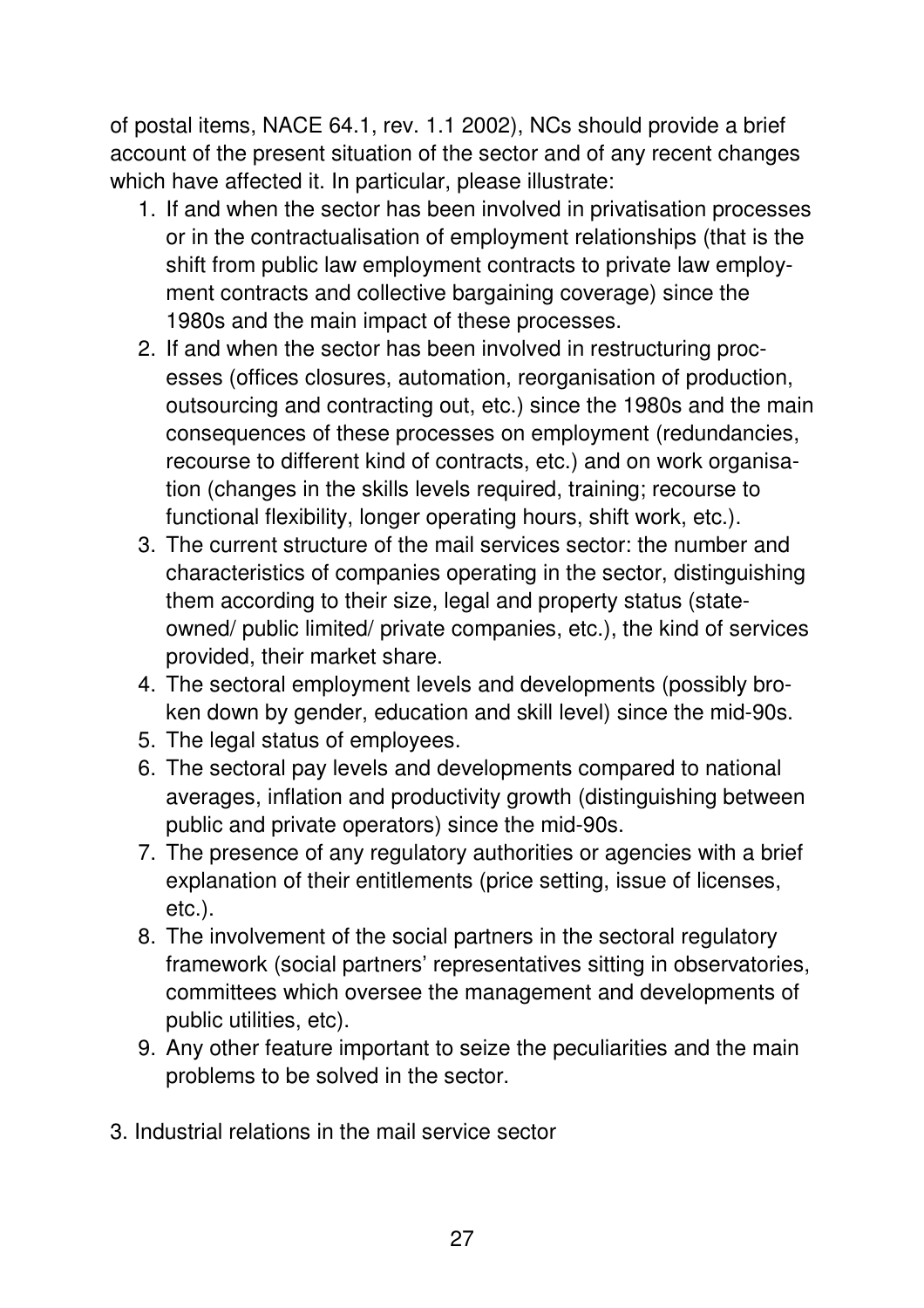Continuing to concentrate on the core businesses of the postal sector (NACE 64.1, rev. 1.1 2002), NCs should provide an overview of industrial relations in the mail service sector. In particular, please indicate:

- 1. Possible limitations or peculiarities with respect to the right to association, collective bargaining and strike.
- 2. The structure of trade union representation: number and characteristics of the unions which operate in the sector, union density. In particular: is union representation fragmented? Are there rivalries between the trade unions? Are there differences between public and private operators?
- 3. The structure of employer representation: are there sectoral employer/trade associations? What is the number of companies affiliated to these associations, and the number of employees of the affiliated companies? Has there been any major reorganisation of employers' associations as a consequence of the changes affecting the sector?
- 4. The structure of collective bargaining: at what level are collective agreements concluded? National/sectoral? Decentralised? Both, with different scope? Other? Are there differences between public and private operators?
- 5. The coverage of collective bargaining in terms of companies and employees. Are there non-union companies or cases of opting out from employers' association and multi-employer bargaining? Other? Are there differences between public and private operators?
- 6. Issues dealt with in collective bargaining: working time, training and career developments, equal opportunities, performance-related pay, conciliation between work and personal life, others. Are there differences between public and private operators.
- 7. The impact of outsourcing/contracting out on collective bargaining coverage and working conditions.
- 8. The recourse to industrial conflict: data on number of strikes, worker participation and day lost over the last decade. Has recourse to conflict intensified as a consequence of the changes affecting the sector? Are there conflict resolution practices specific to the sector or to individual companies? Are there differences between public and private operators?